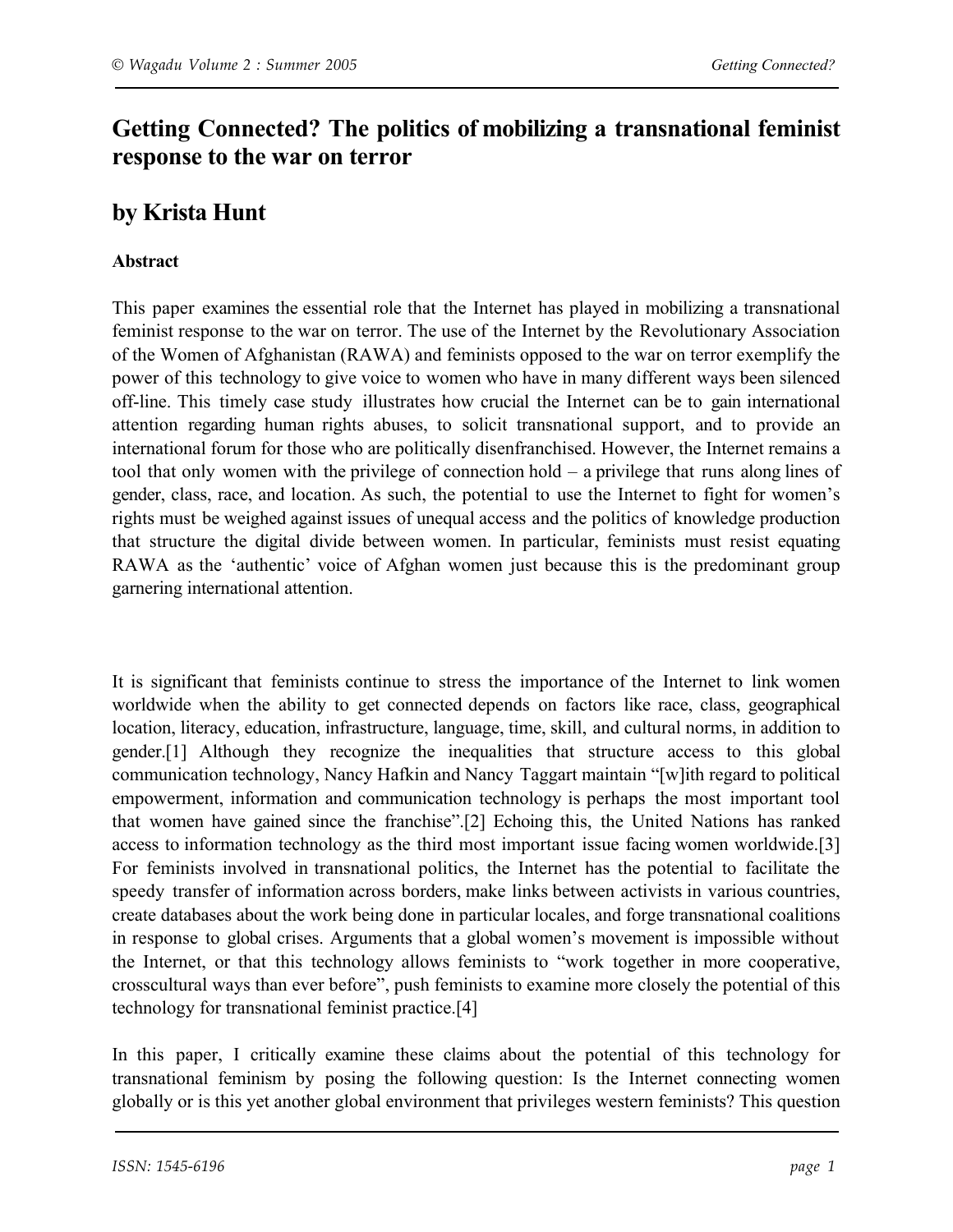stems from the reality that gaining access to the Internet depends on multiple factors including race, class, geographical location, literacy, education, infrastructure, time, skill, and cultural norms, in addition to gender.[5] According Hafkin and Taggart, 'more than 90 percent of Internet users are in industrialized countries'[6]. In contrast, they report that:

Most women within developing countries are in the deepest part of the [digital] divide – further removed from the information age than the men whose poverty they share….Most women Internet users in developing countries are not representative of women the country as a whole, but rather are part of a small, urban educated elite.[7]

As such, this reality raises serious questions about using the Internet to make transnational connections that avoid the divisiveness of having western/elite women speak for all women. Through an examination of the role that the Internet has played in gaining international attention to the situation of Afghan women and mobilizing transnational feminists in response to the war on terror, I argue that the Internet both facilitates connections and intensifies disconnections between different groups of women, leading to ambiguous conclusions about the political potential of the Internet.

In terms of facilitating connections, the Internet has provided a space to contest the war on terror. The use of the Internet by the Revolutionary Association of the Women of Afghanistan (RAWA) and feminists opposed to the war on terror exemplify the power of this technology to give voice to women who have in many different ways been silenced offline. However, this technology also intensifies disconnections. As I will show, the visibility that connected women gain through the Internet can translate into assumptions by themselves and others that they are able to represent/speak for particular groups of women. For instance, while RAWA's virtual activities have greatly contributed to increased international attention to the situation of women in Afghanistan, their political positions on the future of Afghanistan are not representative of all Afghan women. However, the transnational presence afforded by the Internet has led to assumptions that RAWA is the 'authentic' voice of Afghan women since this is the voice that has most often been heard in cyberspace. That western feminists have so readily embraced RAWA must be discussed in terms of the politics of knowledge production. Specifically, when women who have historically been marginalized within feminism gain access to the Internet, to what extent are they expected to act as the 'authentic native informant'? These issues serve to complicate technotopic claims about the potential of the Internet to 'globalize' the fight for women's rights. As such, this paper explores the potential of the Internet in light of these disconnections.

### **Facilitating Connections**

The use of the Internet by the Revolutionary Association of the Women of Afghanistan (RAWA) illustrates how women in the most oppressive environments are seizing the tools of the Internet in order to make their voices heard and foster transnational alliances in response to the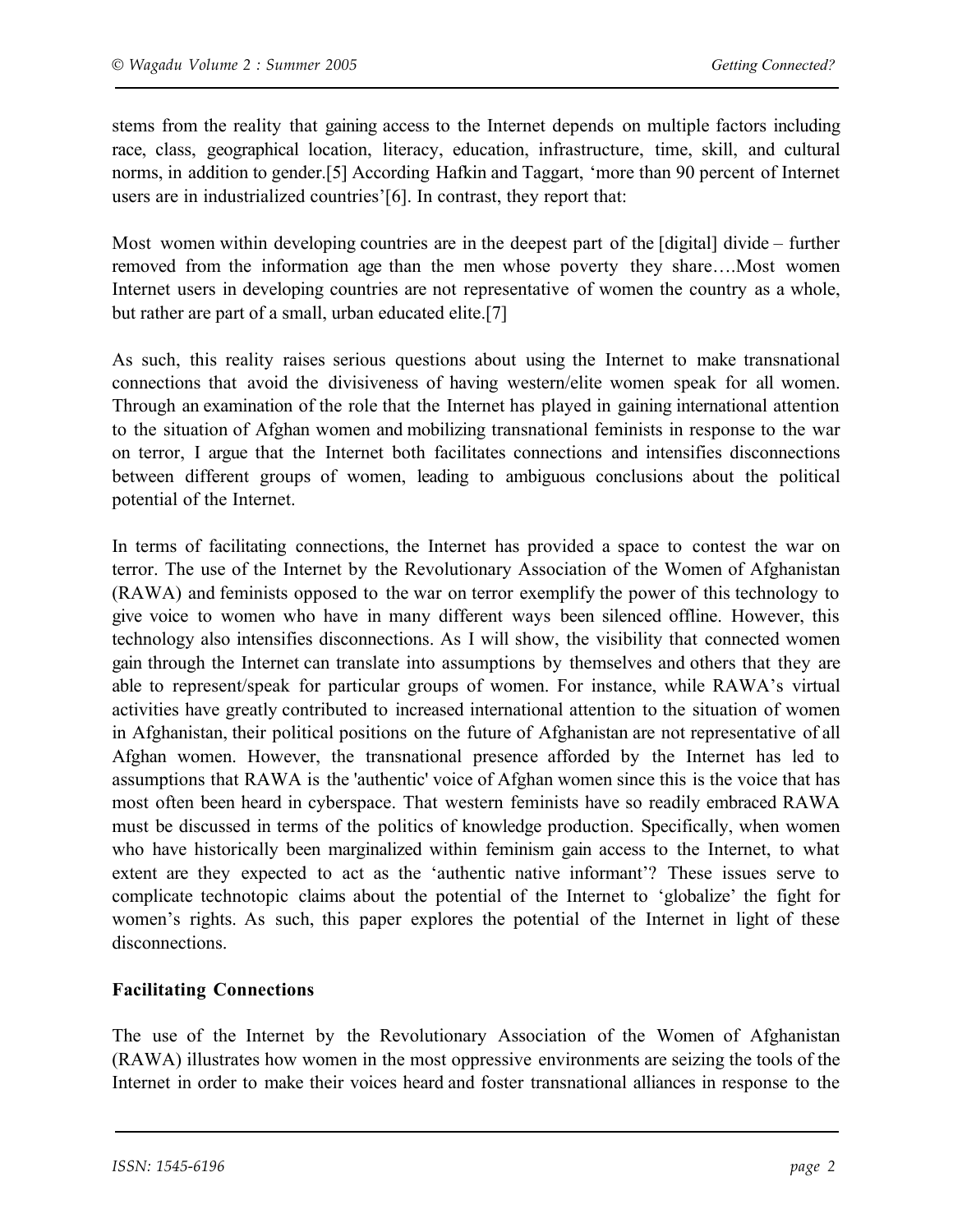oppressive conditions that structure their lives. Although RAWA has overcome great obstacles – not only to gain international recognition, but also just to get connected – they represent a very exclusive group of women who have access to this global medium. By virtue of being connected, they gain the ability to circulate information about the condition of women in Afghanistan and disseminate their political positions to an international audience of connected elites – something that almost all Afghan women lack. As a result of this, RAWA has become the 'face' of Afghan women's activists on the Internet, with the power (and program) to speak for all Afghan women.

The Revolutionary Association of the Women of Afghanistan was founded in 1977. RAWA founders were urban, university-educated women whose long-term objective was to "involve an increasing number of Afghan women in social and political activities aimed at acquiring women's human rights and contributing to the struggle for the establishment of a government based on democratic and secular values".[8] To this end, RAWA became involved in creating clandestine schools for women and girls, providing health care, and creating income generating projects within Afghanistan and the refugee camps in Pakistan. RAWA's work continues to be based on the belief that the only way to achieve a stable peace in Afghanistan is to establish freedom, democracy and social justice.

In 1996, RAWA became the first Afghan political group to get connected to the Internet.[9] However, getting connected was and continues to be no small task. The group learned how to use the Internet from scratch and still relies on donations from supporters to upgrade hardware, maintain their site, and pay for the domain name.[10] RAWA members based in Pakistani refugee camps have depended on support from administrators in Pakistan in order to maintain their headquarters in cyberspace.<sup>[11]</sup> As a result of the assassination of their leader by fundamentalists and the Afghan branch of the KGB (KHAD) in 1987, as well as continuous threats to other members, RAWA operates in secrecy.[12] They have no official office, the location of their web-server is a secret, and their only headquarters are in cyberspace. RAWA's activities within and beyond cyberspace are extremely risky; during Taliban rule, RAWA members risked losing their hands for the information they posted on the web.[13] Thus, RAWA has always struggled to maintain their virtual connections and, for security reasons, to remain virtual.

While RAWA members based in these refugee camps have managed to access the Internet, their members located within Afghanistan itself remain unconnected. Years of civil war have destroyed telephone infrastructure, in addition to the fact that new information technologies are unaffordable for most Afghans.[14] RAWA reports that only the UN, the Red Cross, and a few other NGOs have Internet access within Afghanistan.[15] Therefore, RAWA members in Pakistan have to maintain their virtual connections to the outside world and post reports from members in Afghanistan. In order to address the digital divide between its members, RAWA also downloads information from the Internet to print and distribute in refugee camps, as well as to members and supporters within Afghanistan.<sup>[16]</sup>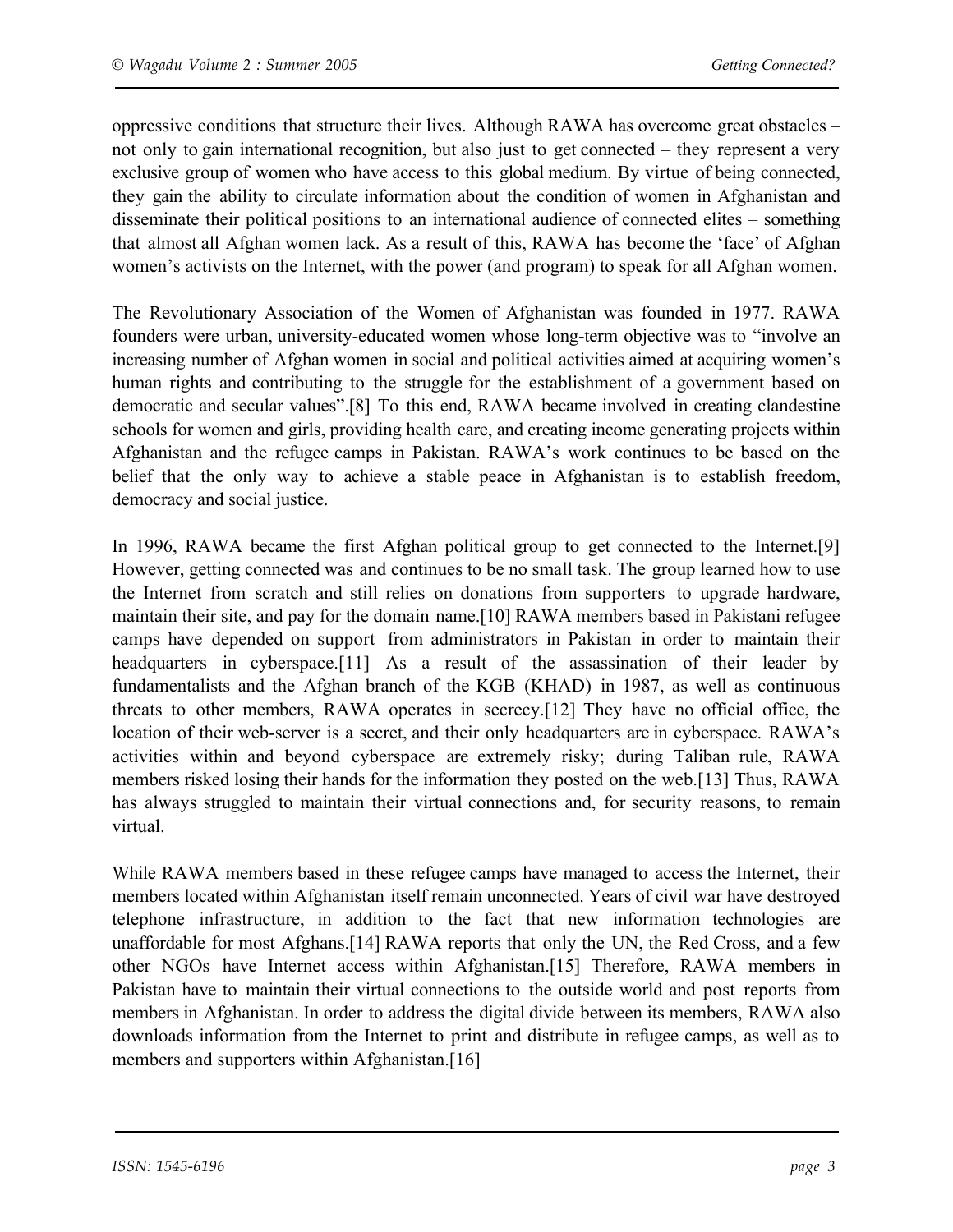RAWA's Internet activities attempt to bridge the gap between Afghan women and the international community by providing "the only alternative to state-controlled media".[17] One RAWA member states that the reports on their website are unavailable anywhere else "because [RAWA receives] reliable and authentic reports directly from Afghanistan".[18] During Taliban rule, freedom of the press was non-existent, and RAWA's reports "provided the world with some of the only accounts of Taliban atrocities".[19] Since the overthrow of the Taliban, the current Afghan government has created a law guaranteeing freedom of the press. However, the law includes a clause that "bans coverage of 'subjects that could offend Islam,' 'subjects that could dishonor the people' or 'subjects that could weaken the army of Afghanistan'".[20] There are fears that this clause will be applied to limit dissent, fears confirmed by reports from journalists that they have experienced censorship and intimidation from the government about what they write. Therefore, even in post-Taliban Afghanistan, RAWA's ability to provide independent news through the Internet about the situation in Afghanistan remains an important resource for the outside world.

According to RAWA, the Internet allows them to represent the realities of life for Afghan women.

The main reason for having a website is to make people around the world aware of the untold atrocities committed by Islamic fundamentalists in our country….A great number of people from the outside world who did not know anything about the situation of Afghanistan got their first glance of the ugly reality through our website.[21]

Beyond highlighting the struggles faced by women in Afghanistan, the Internet serves as an international forum to expose the lack of support by international protectors of human rights (including the United Nations) and to lobby for international attention to the plight of women in Afghanistan. The website is used to raise money for their social programs, including clandestine schools for girls and mobile health care units, and to lobby the international community to actively work on behalf of Afghan women's rights. In essence, RAWA's virtual activities are an extension of their commitment to "act as witnesses and record what is going on inside the country".[22] RAWA member Sohaila Danish states that "[w]ithout the Web, it would have been most difficult to make ourselves seen and heard".[23] Against many odds, RAWA has been able to seize this technology and use the Internet as "a weapon for social justice".[24]

Before September 11th, RAWA's virtual activities were most effective at gaining international attention from feminists who became aware of the condition of women in Taliban ruled Afghanistan. The Internet served to end the isolation of RAWA from the outside world, allowing them "unrestricted scope for looking around, finding, contacting, and getting to know other women's organizations and sharing our aims and objectives".[25] It has also provided the tools for visibility and open communication – both of which have been severely restricted offline. RAWA's website became their "face shown to the world"; a face that could not be revealed within Afghanistan.[26] That the Internet provided RAWA with the power to expose the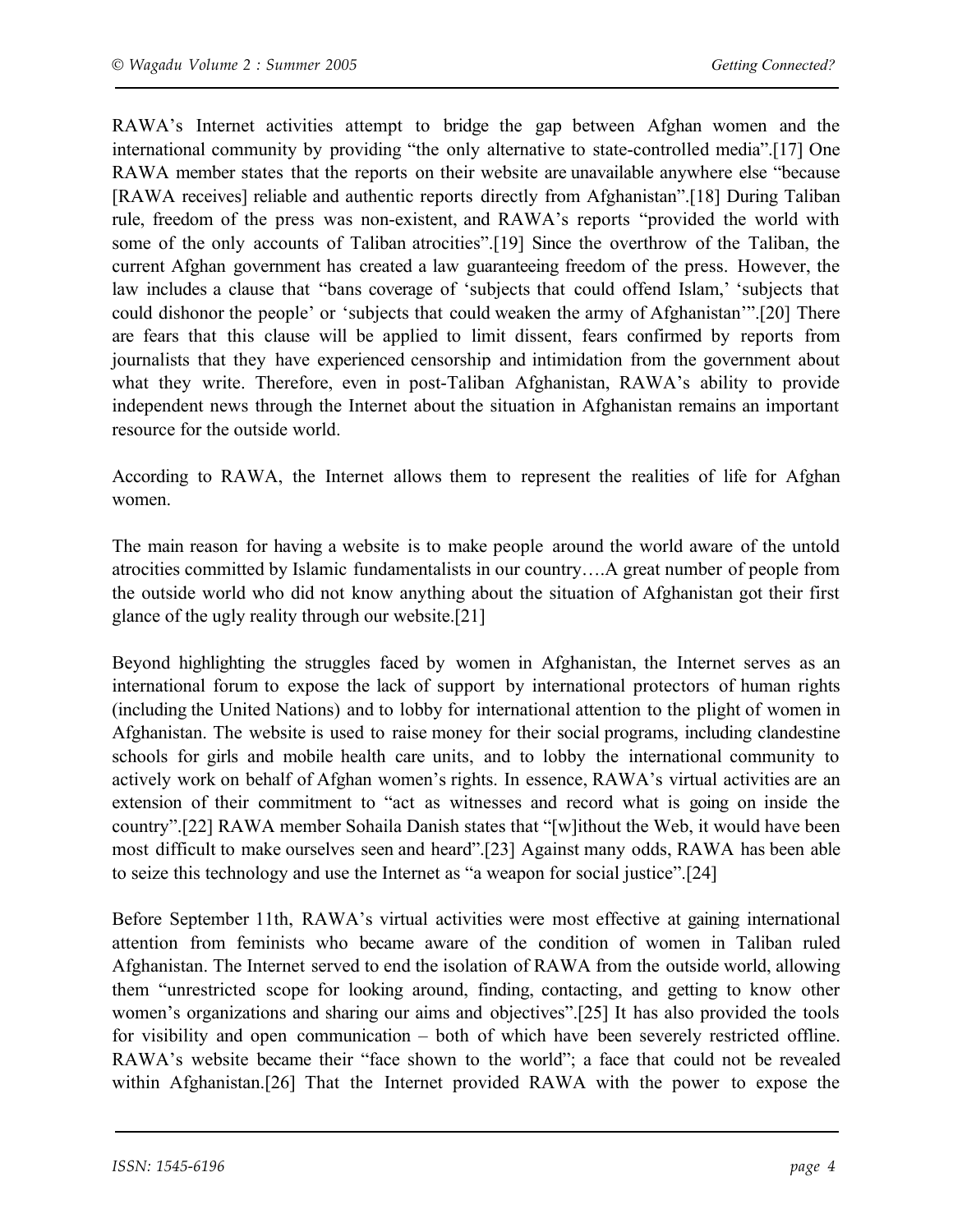Taliban's oppression of women to a global audience and network with women's groups from around the world shows the value of this technology for transnational feminism. Most importantly, their virtual activities are a means to affecting change offline, both in terms of raising money for their social programs and by gaining international support for their struggle for democracy and women's rights.

Since the events of September 11th, RAWA's website has been bombarded by visitors trying to find out more about the situation of women in Afghanistan.[27] RAWA reports that after 9/11, they received more than 2000 unique visits every day, compared to previously receiving approximately 150 per day.[28] In particular, RAWA's website has provided information to the international public which, until now, had largely been unaware of the situation in Afghanistan. According to BBC correspondent Fiona Symon, "renewed media interest in Afghanistan in the wake of the bombings in Washington and New York has focused attention on RAWA".[29] As evidenced by increased traffic after September 11th, RAWA's website has been used 'to awaken the world to the plight of women in Afghanistan'.

The increased demand for information on the Internet not only increased RAWA's audience, but also made it possible to raise awareness about the effects of the war on terror for Afghan women, the problems with US support for the Northern Alliance, and their positions about how to achieve peace and security in Afghanistan. In addition, RAWA provides the connected world with a very different picture of Afghan women than is available through the news media. In contrast to dominant representations of Afghan women as faceless, voiceless, victims covered by the burqa, RAWA provides the international community with images of Afghan women risking their lives to actively struggle against misogyny and oppression.

Currently, RAWA's website is an important link in an expanding network of feminists who are building transnational opposition to the "war on terror". Feminists from around the world adopted RAWA's pioneering efforts at seizing the tools of the Internet in order to subvert the silencing of dissent in the news media that occurred directly after the September 11th attacks.[30] In response to this political climate, connected feminists have used the Internet to vocalize their dissent about the war on terror. Since September 11th there have been a flurry of reports, feminist analyses, calls for action, and petitions regarding the crisis in Afghanistan and the status of Afghan women.[31] In particular, the Internet has been used to facilitate feminist discussions about the effects of war on Afghan women, the cooptation of women's rights to justify the war, and the necessity of having Afghan women represented in government.

After September 11th, feminists began using the Internet to rally each other to resist the war on terror. The Canadian Association of Sexual Assault Centres and the Canadian Association of Elizabeth Fry Societies issued a statement via the Internet:

The roots and ramifications of recent global events on our movement are deep….It should come as no surprise that women's groups are among the first to call out in opposition to violent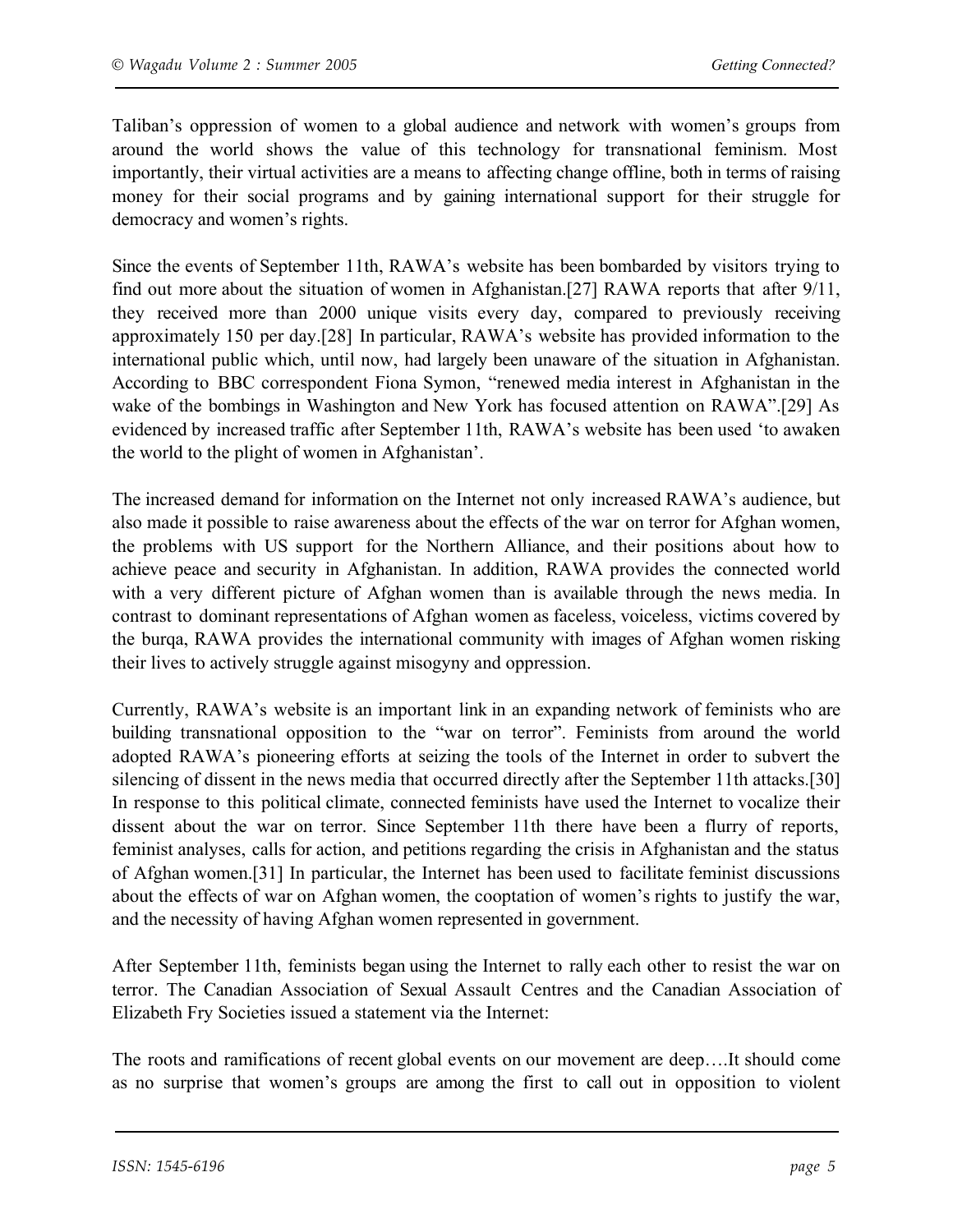retaliation to the September 11th events. We wish for no more deaths in the flurry of international unrest….We call on everyone in this country, individuals and organizations concerned about the struggle for equality, peace and justice, the right to free speech and participatory democracy, to link their voice with ours in this critical time.[32]

Canadian feminist Sunera Thobani reiterated this goal to mobilize transnational feminists against the war on terror. Online, Thobani argued "there will be no emancipation for women anywhere until western domination of the planet is ended".[33] She stated "in the current climate of escalating militarism, there will be precious little emancipation for women, either in the countries of the North or the South".[34] These calls for action expose the ways that this conflict affects women around the world and serve to mobilize feminist opposition to the war on terror.

After the defeat of the Taliban, connected feminists used the Internet to lobby for Afghan women's inclusion in the political process. For instance, the Belgian Transnational Radical Party set up a website with the following statement: "[t]he presence of women in the government is a necessary condition – although not sufficient in itself – to ensure the civil, social, human, juridical and political progress…".[35] They proposed a fast on December 1, 2001 in support of nonviolence and the inclusion of Afghan women in the provisional government. The Canadian Voice of Women for Peace (VOW) made similar statements through their letter writing campaign. The letter, which was sent to Canadian Prime Minister Jean Chretien, U.S. President George W. Bush, British Prime Minister Tony Blair, and U.N. Secretary General Kofi Annan, stated:

It is unthinkable that Afghan women [would] not be invited to participate fully in all aspects of Afghanistan's recovery. But the record of the Northern Alliance in regards to women leaves little room for optimism that women will be invited without concerted and determined leadership from the United Nations and from all those involved in the present crises. We call on those now involved in discussing post-Taliban Afghanistan to ensure prompt and effective action for the participation of Afghan women in government, in transitional and future arrangements, and in all stages of decision-making in other conflict resolution and peace processes. We reject absolutely that any complexities whatsoever in the Afghan situation can justify the exclusion of women from participation in these matters.[36]

VOW distributed their letter through the Internet and e-mail asking feminist organizations to lend their support in co-signing the letter. Using their virtual connections, the UN Division for the Advancement of Women sent out a call for information on Afghan women's groups in their efforts to have women represented at the Bonn meetings.[37] During the Bonn talks, the U.S. based Feminist Majority Foundation updated connected feminists about the role of Afghan women in the new government.[38] At the end of the Afghan Women's Summit for Democracy in Brussels, which produced a list of demands including access to education, information, and the full participation of women in the reconstruction of Afghanistan, the proceeding were posted on the Internet. In the 'Declaration of Solidarity", the Summit participants expressed their commitment to "mobilize a worldwide demand for the implementation of the Brussels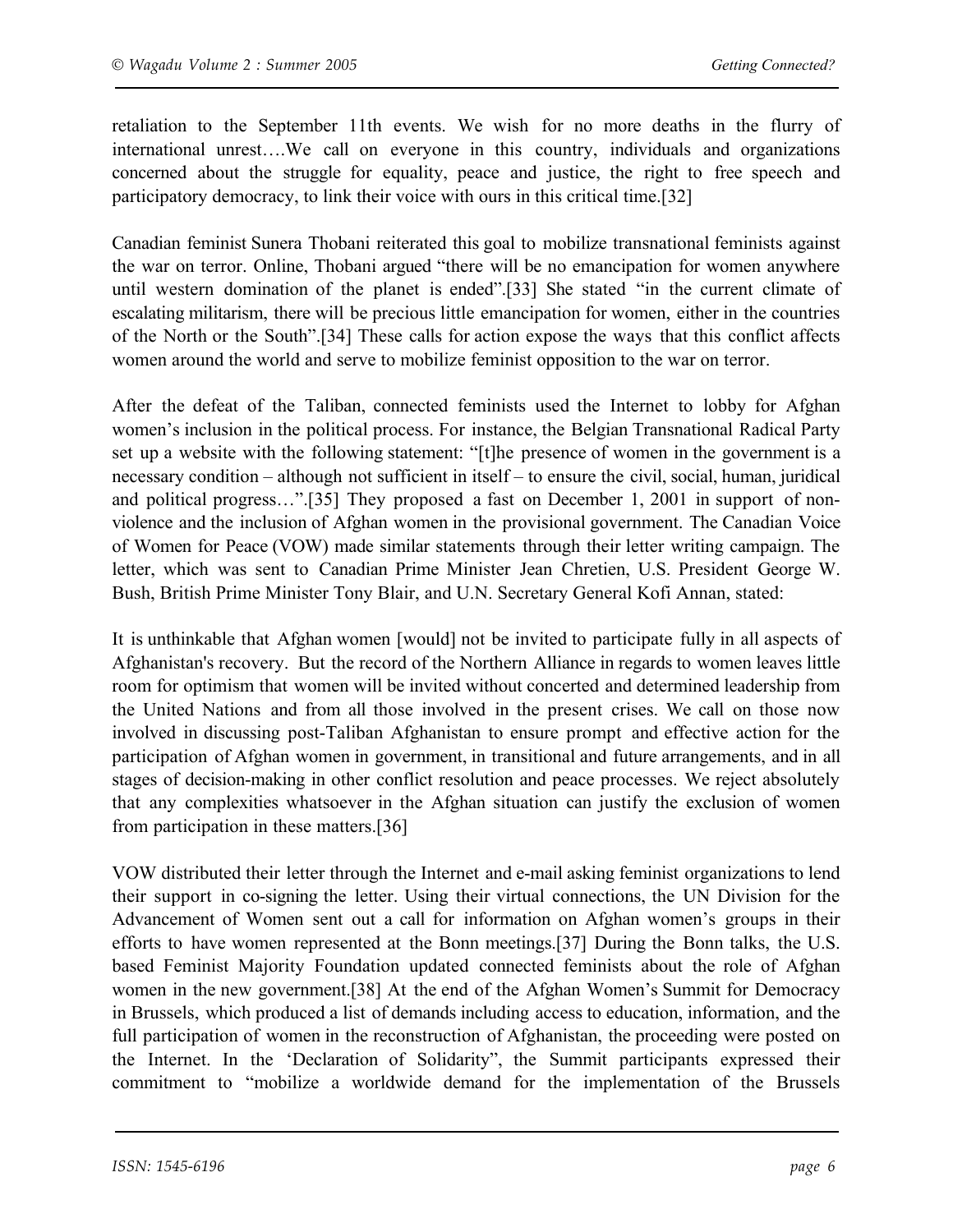Proclamation issued by the Afghan Women's Summit", something that has been facilitated through the use of electronic spaces.[39] Through the Internet, feminists pressured the international community to put into practice their self-declared commitment to Afghan women's rights. In different parts of the world, feminists began linking their voices in support of Afghan women through efforts to lobby their respective governments to ensure the inclusion of Afghan women in the future of Afghanistan.

Following the establishment of the interim Afghan government, the Internet was used to discuss questions of women's representation in the new government. In response to the fact that after the first month of a six-month term Minister Sima Samar had yet to receive office space, staff, or funds to set up the Ministry of Women's Affairs, the International Centre for Human Rights and Democratic Development has initiated an Internet-based letter writing campaign urging Canadian Prime Minister Chretien and his Foreign Affairs Minister Bill Graham to support the ministry.[40] Likewise, the Feminist Majority Foundation website posted an e-mail letter urging UN Secretary General Representative to Afghanistan, Lakhdar Brahimi, to provide adequate resources to the ministry.[41] While Minister Samar remarked that having women in the interim government is a positive development, she also stated that in order to accomplish the work that is needed to improve the situation for women in Afghanistan, "[w]e will need a great deal of support and solidarity from women all over the world".<sup>[42]</sup>

The Internet has provided an important political tool for RAWA to expose human rights abuses and build alliances within the international community regarding the situation of women in Afghanistan. Since September 11th, the Internet has provided a space for critics of the war on terror to resist their silencing in the mainstream media, expose the strategic co-optation of women's rights discourse to legitimize the war, and call on world leaders to make good on their commitments to have Afghan women represented in government. Feminist responses to the war on terror have been facilitated by Internet technology, which has provided a space for feminists to disseminate ideas that challenge the war on terror.

#### **Intensifying Disconnections**

Although the Internet has been an essential medium through which to make transnational feminist connections pre and post September 11th, its use has also intensified disconnections. Through the Internet, RAWA has become internationally recognized as the voice of Afghan women. However, in contrast to assumptions by RAWA and their supporters, the information posted on their website and their anti-fundamentalist, democratic political views are not representative of all Afghan women. The danger of considering RAWA to be 'the face of Afghan women on the Internet' is that this homogenizes Afghan women's voices and political positions and sets RAWA up as the native informant for western feminists. These disconnections complicate easy conclusions about the potential of the Internet for transnational feminism.

Since September 11th, those seeking information about women in Afghanistan have turned to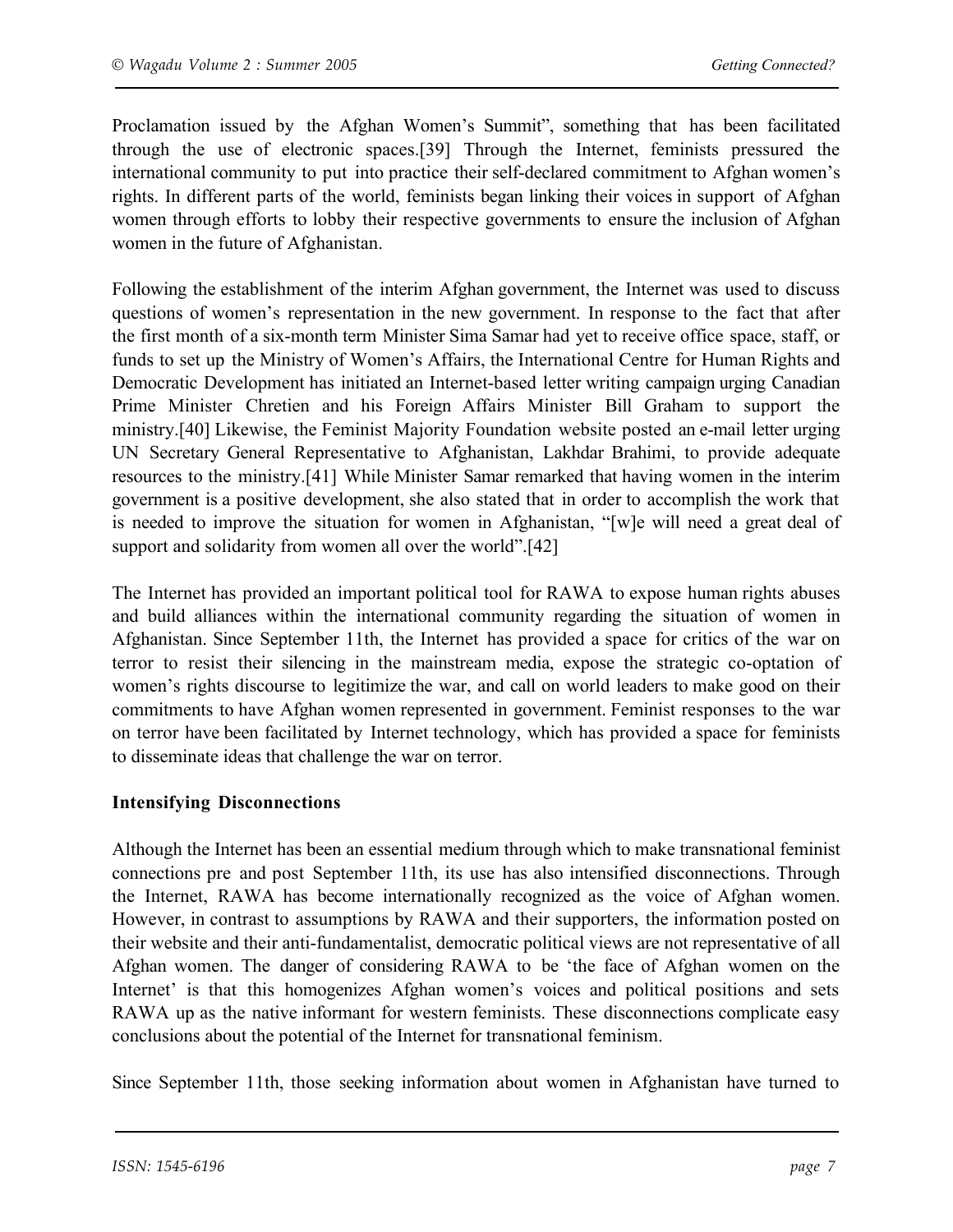RAWA. As noted above, in the weeks following September 11th, RAWA's website was flooded by visitors. In addition to this, they conducted over 500 interviews with international media, including *The Washington Post*, *The Los Angeles Times*, *the BBC*, and *CNN*.[43] For feminists in the west, RAWA has become "the voice of the people" and continues to be "the basis of much knowledge that Western groups…have about the atrocities in Afghanistan".[44] Polly Toynbee points to RAWA as the group that could bring the lives of Afghan women into discussions about the war on terror.[45] Judy Rebick states that RAWA is "arguably the only credible voice of Afghan women".[46] Echoing this, Wani Muthiah comments that RAWA is "the most credible organization representing the voice of the Afghan masses at the moment".[47] International observers turn to RAWA as the representatives of Afghan women and the legitimate source of information about the situation in Afghanistan. As Valentine Moghadam remarks, RAWA has become "the darling of the media and the feminists".[48]

That RAWA is considered to be a reliable and representative source of information about Afghan women is not surprising. RAWA is a long established organization whose members continue to work in the trenches of Pakistan's refugee camps and throughout Afghanistan, risking their lives in order to educate girls, provide medical attention, document human rights abuses, and find ways for women to support themselves financially. Information about RAWA is also easily accessible to western feminists – specifically because they are more likely than not to be connected to the Internet and that the site is in English. The fact that many western feminists are turning to RAWA to ask how they can contribute, instead of taking up the cause of 'saving Afghan women', is an attempt to avoid the colonial and hegemonic tendencies of western attempts to speak for Afghan women or to presume to know what Afghan women need. Turning to RAWA is considered to be the best way to overcome the problems that have plagued global feminism, especially the tendency for western feminists to embark on colonialist projects of saving objectified, helpless, third world women.

This acute awareness of and resistance to hegemonic and imperial feminism is exemplified by the following critiques of the Feminist Majority Foundation (FMF). The FMF has initiated various campaigns in the name of Afghan women, including a fundraising drive that sold pieces of burqalike cloth with the message: "Wear a symbol of remembrance for Afghan women".[49] This particular campaign has been criticized by Sonali Kolhatkar, Vice President of the Afghan Women's Mission, for representing Afghan women as helpless victims rather than political actors. Kolhatkar argues that approaching Afghan women as victims not only overlooks the work being done by activist groups like RAWA, but also exhibits the tendency for western feminists to act as the saviours of inferior, Southern women.[50] Similarly, Elizabeth Miller condemns the FMF for embodying "hegemonic, US-centric" feminism after an article profiling them was published in *Ms. magazine* (which the FMF now owns).[51] In the article, the Feminist Majority Foundation is credited for their part in "bringing an end to gender apartheid in Afghanistan".[52] Miller criticizes the article for suggesting that:

…[the FMF], other Western women, and a handful of expatriate Afghan women have single-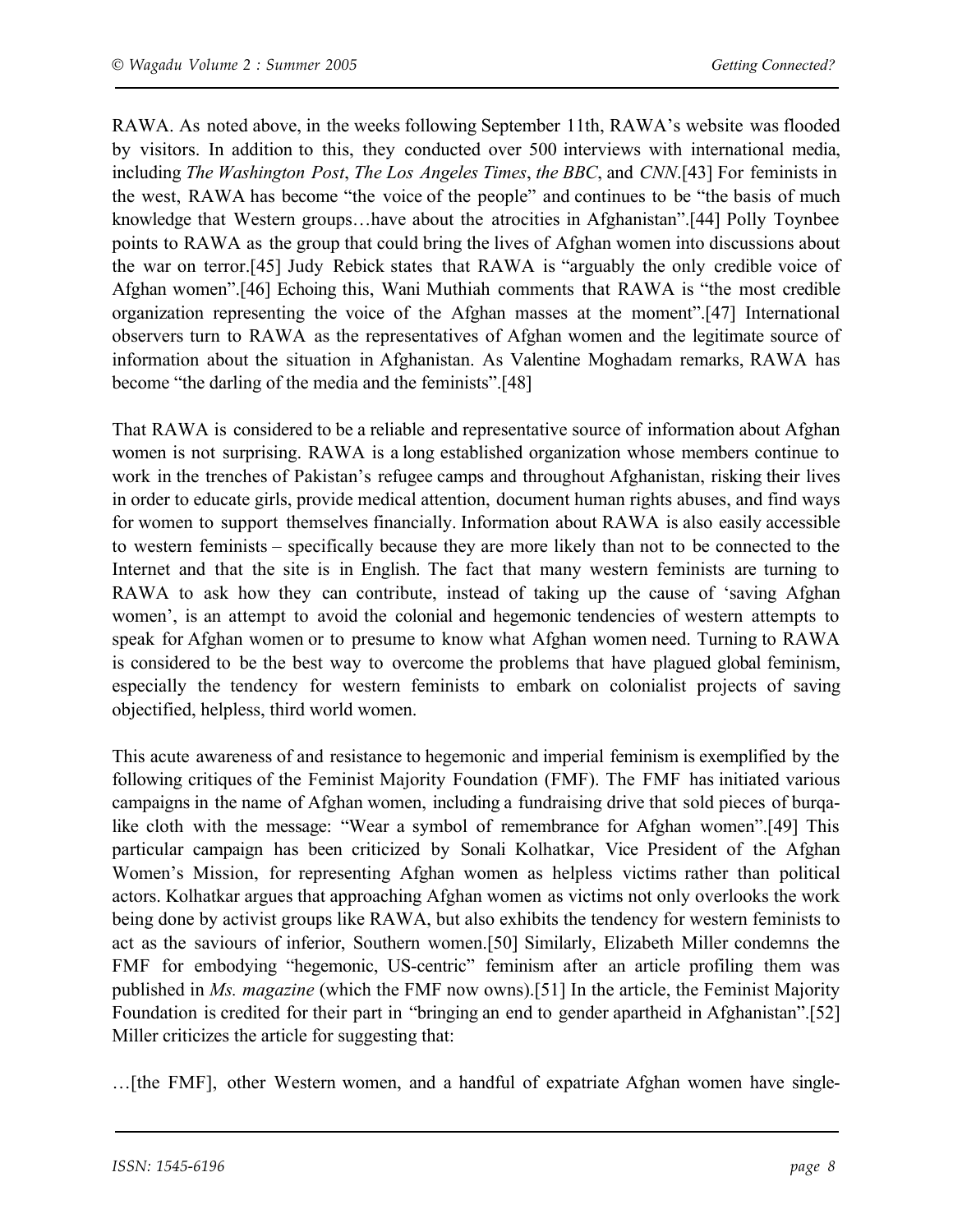handedly freed the women of Afghanistan from an oppression that started and ended with the Taliban. What is missing from this telling of the "Feminist Majority Story" is any credit to the independent Afghan women who stayed in Afghanistan and Pakistan throughout the 23 year (and counting) crisis….[53]

In particular, Miller strongly denounces the FMF for not recognizing the work of groups like RAWA. Once again, the FMF is criticized for representing themselves as the champion of passive, victimized Afghan women. This representation of Afghan women as victims, rather than activists, not only bolsters Bush's rhetoric about saving Afghan women, but also reinforces the imperialistic tendencies of western feminism. As Gayatri Spivak states, "[t]he most frightening thing about imperialism, its long-term toxic effect, what secures it, what cements it, is the benevolent self-representation of the imperialist as saviour".[54] In resistance to the representation of western feminists as the saviours of Afghan women, Kolhatkar and Miller argue that attention must be focused on feminists within Afghanistan – namely RAWA.

However, looking to RAWA as the authentic voice for the women of Afghanistan is not a straightforward solution to issues of representation or the tendency of western feminists to speak for other women. To begin with, RAWA is only one of many women's organizations working within Afghanistan and Pakistan. Although their connection to the Internet (something that virtually all other Afghan women's organizations lack) has made them the most internationally recognized Afghan organization, this does not make them the most representative.[55] Fundamental tensions exist between women's rights activists within Afghanistan. As Fariba Nawa reports,

With little coordination among the various women's activists, the emergence of a unified, broadbased women's movement appears unlikely. While united in their concern about the future of women's freedoms in Afghanistan and their frustration over their exclusion from the ongoing negotiations, Afghan women's groups are deeply divided on numerous other issues.[56]

There are stark divisions between those pushing for the radical transformation of Afghan society and those set on granting women rights and freedoms without dismantling traditional assumptions about gender.[57] The existence of these divisions between Afghan women's rights activists indicates the vast differences between Afghan women about their visions of the future for women in Afghanistan.

RAWA's position that radical change is necessary in order to restore and protect women's rights in Afghanistan is one that differs from almost all other Afghan women's groups.[58] RAWA also stands apart from other activists in their demand that all fundamentalists including the Northern Alliance be excluded from present and future Afghan governments. They are one of the few women's groups working to transform the political situation in Afghanistan by establishing a secular, democratic government. Their staunch calls for an anti-fundamentalist, democratic government has lead to critiques of the interim government. In particular, RAWA has criticized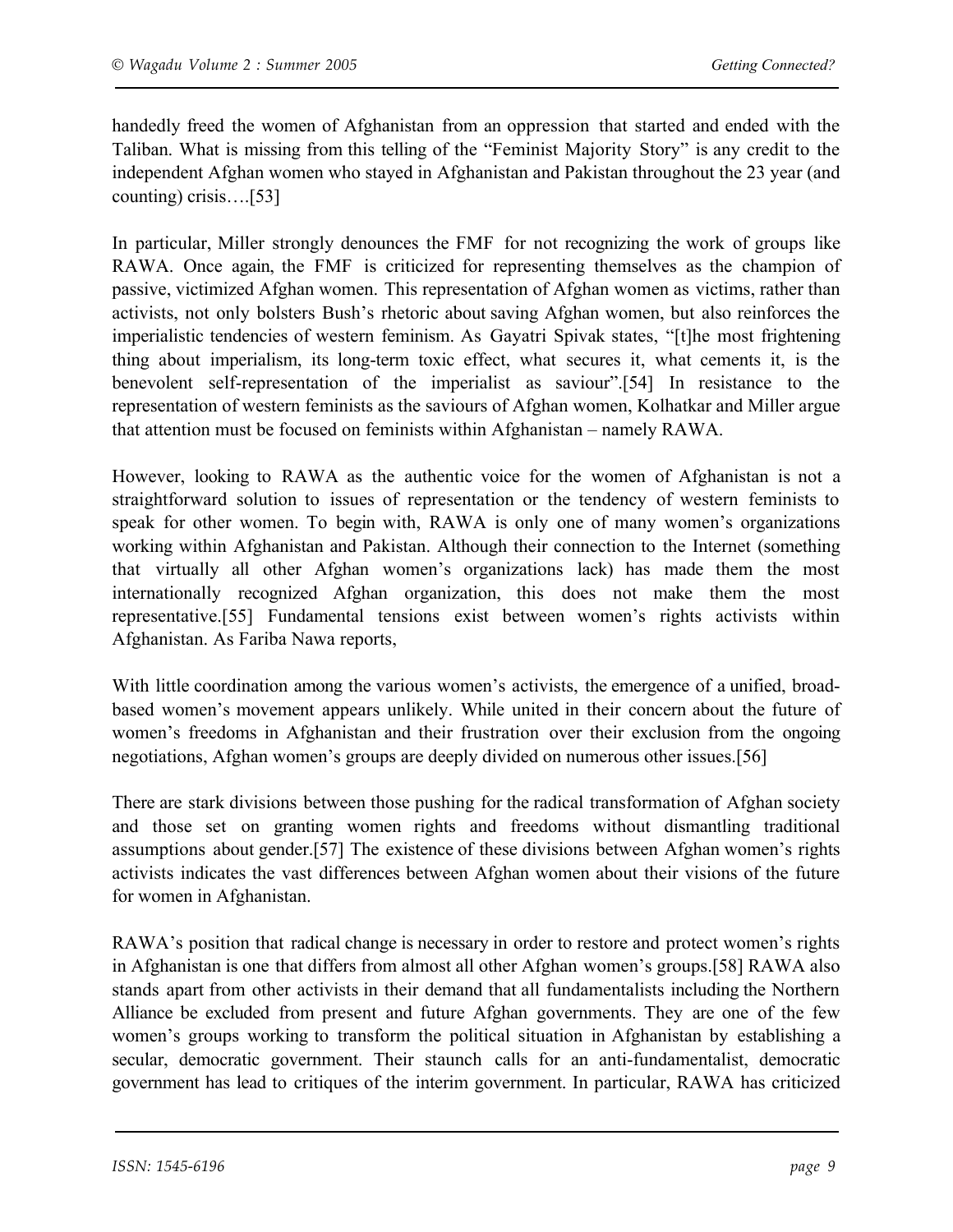the two women appointed to the interim government because they are closely tied to fundamentalist parties. According to RAWA,

The existence of one or two showpiece women in the transitional administration (one belonging to a party infamous for being a lackey of the Iranian regime [Samar] and the other a former highranking member of a party which epitomises treachery to the motherland [Seddiqi]) is more an insult to Afghan women than a symbol of the restoration of their status and legal rights.[59]

RAWA maintains that until there is a government that includes people committed to democracy and women's rights, the situation for women in Afghanistan will not improve.

As a result of their challenges to the political establishment in Afghanistan, RAWA has been accused of extremism. Sima Wali of the organization Refugee Women in Development argues that RAWA is a group on the extreme left of the political spectrum and that their activities and principles are very controversial.[60] According to Wali, RAWA does not "represent the Afghan norm".[61] RAWA is also accused of creating barriers to solidarity between Afghan women's groups, resulting from their harsh criticisms other women's activists in the country. According to Noy Thrupkaew, "RAWA has denounced numerous other Afghan women's groups as insufficiently critical of fundamentalism. It has also publicly attacked prominent Afghan women activists…".[62] As such, RAWA is not considered to be a group that can create connections to other Afghan women's rights groups. Wali argues that,

The ability to work with others, build coalitions and use tactics that are in keeping with the more moderate "Afghan norm"…are crucial skills for making the transition from resistance to reconstruction – and they are skills that RAWA seems to lack.[63]

As a result, many other activists are unwilling to work with RAWA and "most Afghan women [do not] feel that RAWA represents them".[64]

While RAWA member Mariam Rawi admits that they are considered radicals, she maintains,

…but we are the voice of our people, especially the voice of our women. What they feel and what they say is much stronger than what RAWA says. If you go and interview an ordinary woman, whose son was killed by one of the factions, whose husband was killed, whose daughter was raped, who has lost everything, and then was not allowed to have a job, and had to become a prostitute or start begging in the street to survive, what she feels and says doesn't even compare to our position.[65]

RAWA members believe that they can and do speak for Afghan women. According to Sahar Saba, RAWA "represent[s] half of the population of Afghanistan".[66] She continues, "[w]e believe that the goals we have – the objectives - which are women['s] rights, democracy and secularism is what our people and our women want".[67] For RAWA, the capacity to represent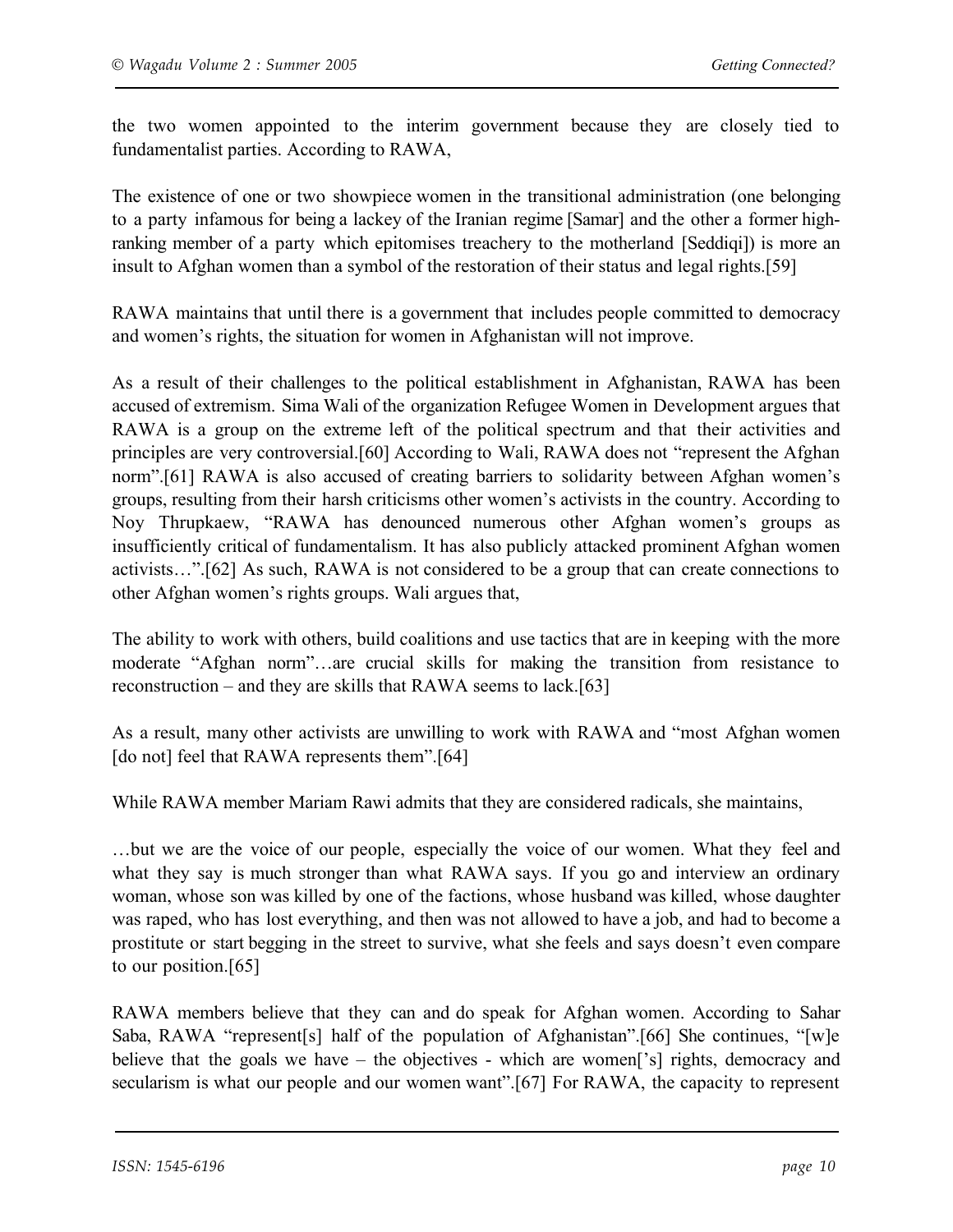the women of Afghanistan hinges on denouncing fundamentalism in all its forms and refusing to compromise with the warlords. Even though RAWA takes a revolutionary stance, calling for the political, social, and economic transformation of society, they contend that they are the only group capable of representing the views of Afghan women.

These debates highlight the diversity of positions that Afghan women hold regarding political change. Thus, to consider RAWA the voice of Afghan women ignores the diversity of perspectives of Afghan women's rights advocates and the women that they represent. RAWA is differentiated from other Afghan women not only because of their virtual connections, but also because of the fact that it is an organization is made up of educated, internationally connected women calling for radical social and political changes. Although RAWA provides transnational feminists with information about the situation in Afghanistan that is otherwise unavailable, it is crucial to remember that women in Afghanistan do not all share their political objectives. Building transnational feminist alliances to contest the war on terror "must reflect the differences not just between women in [the] North and South, but between women *within* the North and South".[68] Feminists must not consider RAWA the 'authentic' voice of Afghan women just because theirs is the voice most often heard in cyberspace.

Beyond the fact that RAWA does not represent the views of many Afghan women, it is necessary to further examine the reasons that feminists in the west have so readily embraced RAWA. I argue that it is not simply a result of their connection to the Internet that RAWA has garnered so much attention. Although their presence in cyberspace has granted them international visibility, this does not account for the political support that they have received by western feminists who have vocally taken up their cause. In contrast to liberal discourse, getting connected to the Internet does not automatically translate into political power and international allies. A major factor that has determined RAWA's political connections through the Internet has been the content of RAWA's positions, and their convergence with those of their largely western audience.

RAWA's voice has been heard in cyberspace, not because of the revolutionary power of the Internet, but because their voices were 'the voice of difference this western audience longed to hear'.<sup>[69]</sup> For instance, RAWA's homepage states: "If you are freedom-loving and antifundamentalist, you are with RAWA".[70] They argue that peace, democracy, and the protection of human rights – achieved through the support of the international community - are the only way to defeat fundamentalism and terrorism. In their appeals to solidarity with transnational feminists, they continue, "[a]s a battalion of the great army of women partisans of freedom around the world, the women of the world will find us at our posts".[71] This antifundamentalist stance coupled with calls for democracy in Afghanistan is a position eagerly supported by many western feminists because it confirms assumptions about the oppression that Muslim women face. As Michelle Lowry argues, "Muslim women are often understood by western society and western standards to be oppressed victims of their patriarchal culture and religion".[72] Not only does RAWA's position confirm this assumption, but it also allows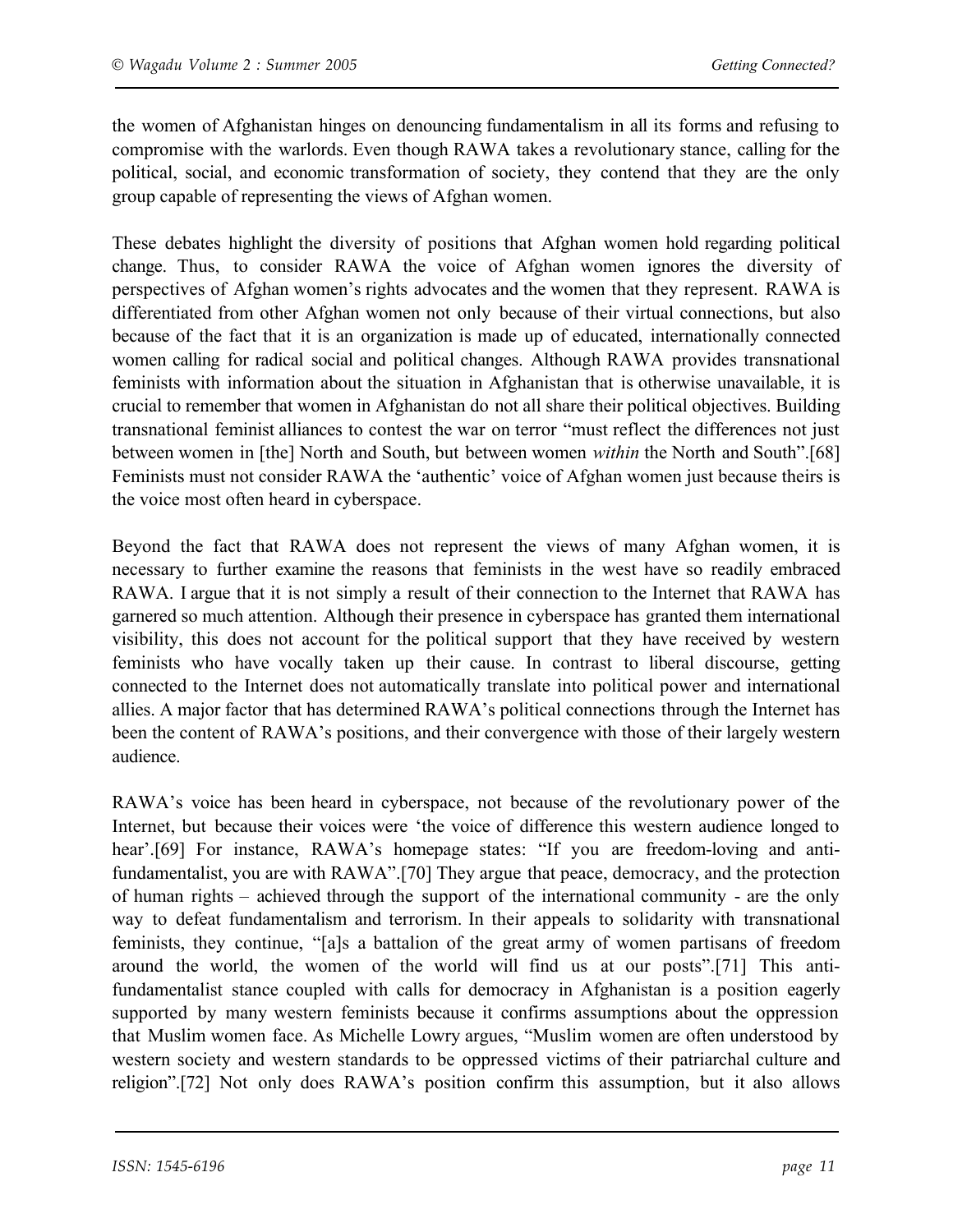western feminists to avoid making these critiques of Afghan culture, religion, and politics themselves. As a result, western feminists are seen as simply supporting criticisms of Islamic fundamentalism made by Afghan women. By virtue of this, western feminists are able to circumvent accusations of cultural imperialism – criticisms that have been levelled against them in the past.

The result is that RAWA has become the authentic native informant for their western feminist audience. Sherene Razack defines the native informant as someone who represents or acts as a "stand-in" for "women of colour".[73] The western feminist assumption that RAWA represents the voice of Afghan women, coupled with RAWA's eagerness to develop alliances through the Internet with the west, contributes to this status. Razack states that the role of the native informant "is frequently to help the First World engage in a politics of saving the women of the Third World…" whereby western feminism avoids looking imperialistic by "facilitating the retrieval of Third World women's voices for the sake of global feminism".[74] This is confirmed by the fact that RAWA has become the token Afghan voice in a largely western feminist discussion about the situation of women in Afghanistan that has been taking place on the Internet. According to Radhika Gajjala, women and men from the South often use their connection to the Internet to become "ideal native informants for Northern audiences. In this sense, the Internet [becomes] a space for them to perform to the Northern audience and receive favors for appropriately westernized or sufficiently exoticized performances".[75] As such, the ability to forge transnational coalitions through cyberspace is clearly structured by issues of access and knowledge production, which serve to shape the sorts of feminist politics that are reproduced through the Internet. These connected western feminists have privileged RAWA at the expense of other Afghan women's rights activists. This is the context in which RAWA's voice is heard in cyberspace.

What is debatable is whether RAWA would have garnered as much support by western feminists if they advocated less revolutionary ideas. Noy Thrupkaew and Sima Wali think not. Both argue that RAWA espouses a "very Westernized radical approach" that is particularly appealing to western feminists.[76] According to Thrupkaew, "for many Western feminists, RAWA reflects a familiar yet glorified self-image: the fiery words, the clenched fists and protest signs, the type of guerrilla feminism that seems unflinchingly brave".[77] As Thrupkaew continues, "RAWA reflects much of the Western feminist community's own values – a fact that has earned RAWA strong support in the West but few friends in a strongly Muslim country weary of political battles and bloodshed".[78] As such, the characteristics that make RAWA so compatible to their western allies are exactly what impede their ability to forge broad feminist coalitions within their own country.

This points to the serious disconnections that are being created between women in the South. In this case, privileged Afghan women with connections, not only to the Internet but also to a transnational coalition of feminists, speak for all Afghan women. Although RAWA has gained solidarity from feminists around the world for their political positions, there is little consensus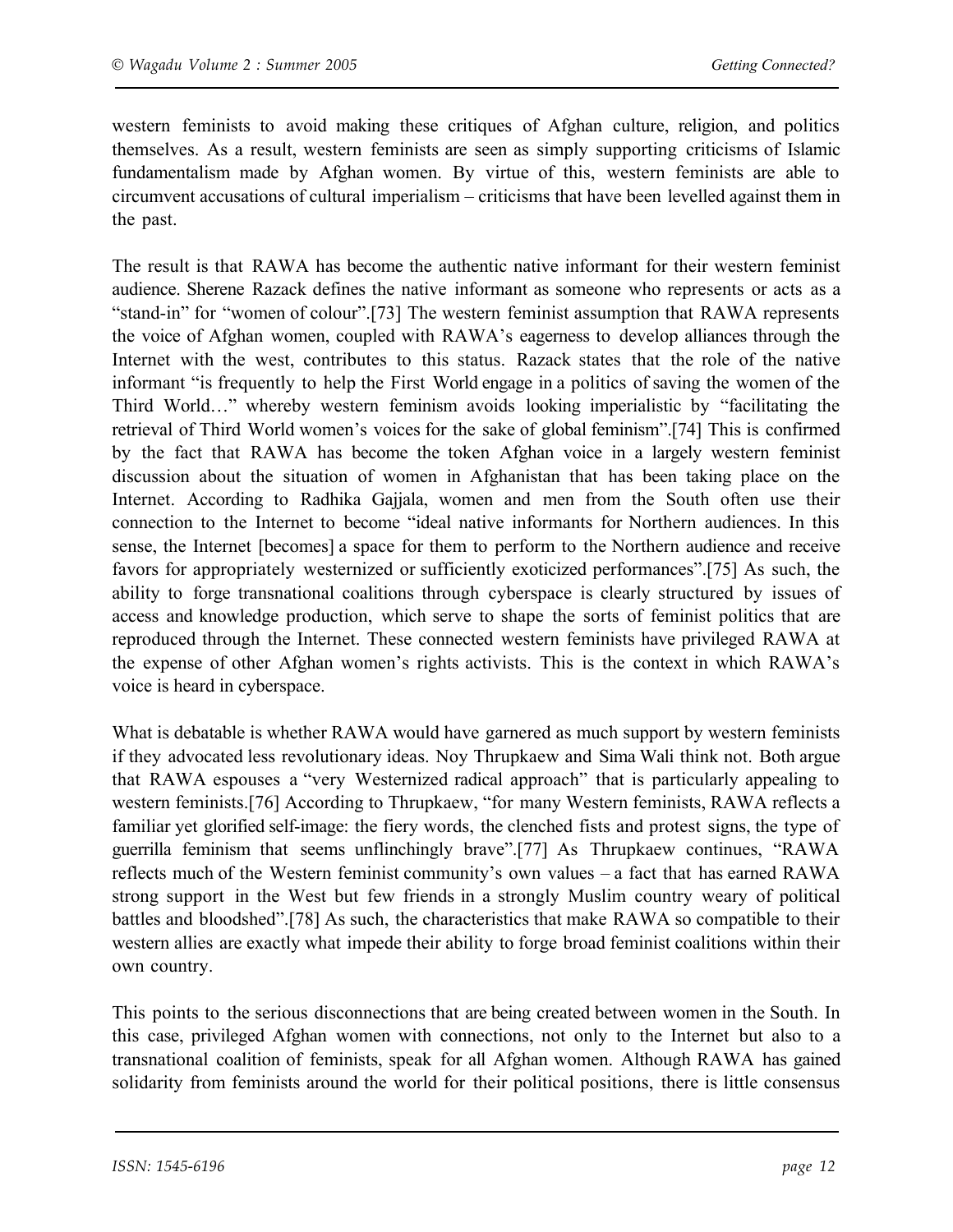between Afghan women about what political changes are necessary to secure women's rights. Afghan women have criticized RAWA for their close relationship with western feminists. They have also criticized western feminists for failing to listen to the voices of other Afghan women. In order to rectify this, Thrupkaew and Wali argue "Western feminists need to support, fund and take their cues from the other 'moderate…diverse voices of Afghan women,' and keep the pressure on their own governments".[79] Opening up this debate to include the voices of unconnected Afghan women's rights activists would obviously necessitate going beyond the limits of cyberspace. As such, RAWA's use of the Internet for cyber-politics serves, on the one hand, to facilitate connections transnationally, and on the other, to intensify disconnections between Afghan women beyond cyberspace. It is necessary to be extremely aware of the political effects of these cyber-connections. In certain cases, the disconnections may outweigh the political connections that the Internet enables. The Internet's role in the fight against oppression depends on its ability to not only bring feminists together in cyberspace, but also beyond.

#### **Conclusion**

As this examination shows, the use of the Internet to generate transnational opposition to the war on terror has both facilitated connections and intensified disconnections between different groups of women. Thus, it is important to return to the question raised at the beginning of this paper: Is the Internet connecting women globally or does this medium privilege certain groups of women? What this particular case illustrates is that the answer is more complicated than the question.

With RAWA and their allies opposition to the war on terror as the case study, I have argued that connected women are using the Internet to make crucial transnational connections, to subvert the silencing of dissenting voices, and to organize against gender-based oppression. These connections have been essential in gaining international attention to the situation of Afghan women, getting feminists in other parts of the world to initiate campaigns against these human rights abuses, and to make connections with other people who oppose the war on terror.

However, the ability to gain a voice through the Internet translates into the power to produce knowledge and direct political action in ways that reflect the agenda and priorities of those with connection. Just as western feminists have been criticized for speaking for non-western women, connected feminists must also confront the problems associated with presuming to represent the experiences and positions of all women. While RAWA has been successful at appropriating Internet technology in order to gain international attention to the abuses against women in Afghanistan, they have used this technology to promote their political agenda – one that does not represent the priorities of many Afghan women. That RAWA is privileged with the power of connection in a way that many feminist organizations in both the first and third worlds are not is particularly relevant when assessing the ability of using the Internet for transnational feminism.

In complex and contradictory ways, the political positions that connected feminists can vocalize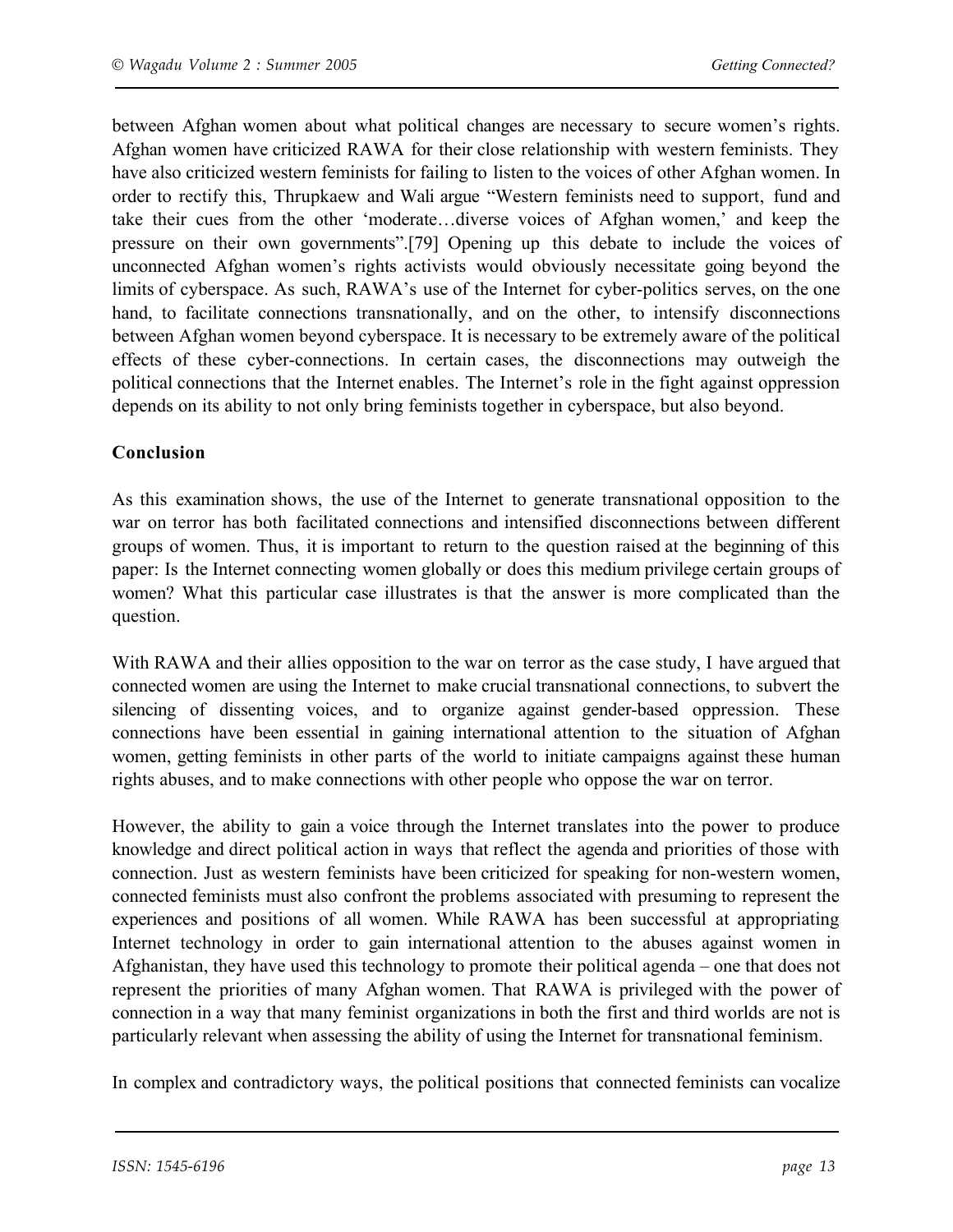through the Internet are both discourses of those silenced in the mainstream media and those privileged enough to 'get connected'. Yet there are additional power dynamics at work that relate to knowledge production between western and non-western women. RAWA has certainly gained a voice in cyberspace and the power to speak for all Afghan women, and as a result, is considered by feminists outside Afghanistan to be the authentic native informant. RAWA's role as the authentic voice of Afghan women is essential to legitimizing western feminist involvement in political campaigns for Afghan women's rights. As seen in the example of the Feminist Majority Foundation, not including a voice of Afghan women – namely RAWA – results in accusations of practicing western, imperialist feminism. As such, RAWA legitimates these transnational coalitions as they stand in as the voice of difference. RAWA has not only taken it upon themselves to act as the representatives for all Afghan women, but they have also been encouraged by western feminists to do so. That RAWA espouses a commitment to eradicating fundamentalism and calling for democracy in Afghanistan situates this group as, although 'different', similar enough in their political beliefs to make alliances with western feminists much easier to build. These particular connections and disconnections nuance conclusions that the Internet is simply a medium used by western feminists, while highlighting the ways that western voices and perspectives – as well as those considered to be westernized - are most often heard in cyberspace.

## **Notes**

[1] **Rhona O. Bautista, 'Linking Women Worldwide,'** *Annual Report of ISIS International*  **(Isis International: Manila, 1995) 12-3; Nancy Hafkin and Nancy Taggart,** *LearnLink Gender, Information Technology, and Developing Countries: An Analytic Study*  **(Washington: AED/LearnLink, 2001).**

**[2] Hafkin and Taggart 97.**

**[3] Poverty and violence against women rank first and second. Hafkin and Taggart 6.**

**[4] Following Inderpal Grewal and Caren Kaplan, transnational feminist practices/transnational feminism does not denote feminism free of the power dynamics of global feminism. Rather, it refers to feminist projects that address globalized processes of power and oppression that operate across nations, with specific attention to how these processes reinforce and intensify inequalities between diverse groups of women. See Inderpal Grewal and Caren Kaplan, 'Postcolonial Studies and Transnational Feminist Practices,'** *Jouvert* **5.1 (Autumn 2000) http://social.chass.ncsu.edu/jouvert/v5i1/grewal.htm (1 October 2004). Sharon Hackett, "Why Surf When We Can March?,"** *Womenspace Listserve***, womenspace@yorku.ca (6 June 2000); Patti Whaley, "The Public Forum: Potential Contributions of Information Technologies to Human Rights,"** *Women & Performance: A Journal of Feminist Theory* **17, 19:1 (1996) 228.**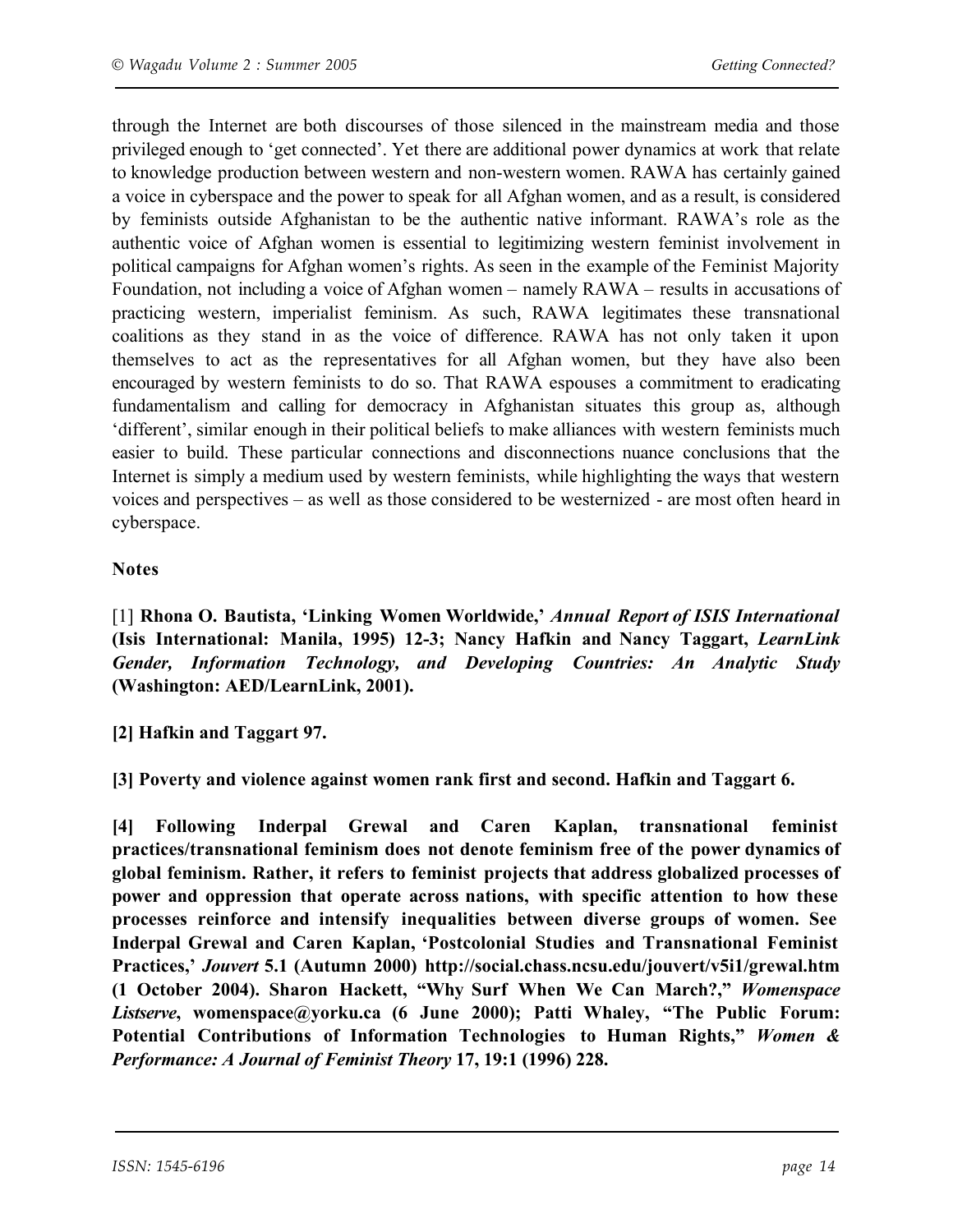**[5] Sophia Huyer and Tatjana Sikoska,** *Overcoming the Gender Digital Divide: Understanding ICTs and their potential for the empowerment of* **women, INSTRAW Research Paper Series No. 1 (April 2003) www.un-instraw.org/en/docs/ gender\_and\_ict/Synthesis\_Paper.pdf (24 February 2005); Hafkin and Taggart 1, 27-32; APC Women's Program,** *Global Networking for Change: Experiences from the APC Women's Programme* **1997 http://community.web.net/apcwomen/detailed.htm (15 September 2000); Whaley 230.**

**[6] Hafkin and Taggart, 15.**

**[7] Hafkin and Taggart, 1.**

**[8] RAWA, "About RAWA….," http://rawa.fancymarketing.net/rawa.html**

**(1 October 2004).**

**[9] Donna Howell, "Afghan Women on the Web – Q & A,"** *About.com* **19 July 2000 http://www.rawa.org/aboutcom.htm (1 October 2004).**

**[10] Howell http://www.rawa.org/aboutcom.htm.**

**[11] Agence France-Presse, "Internet banned in Afghanistan,"** *The Nando Times* **2001 http://www.totalobscurity.com/mind/news/2001/internet-banned.html (1 October 2004); Anne-Marie O'Connor, "Internet Gives Voice to Afghan Women's Cause,"** *Los Angeles Times* **8 July 2000 http://rawa.org/latimes.htm (1 October 2004).**

**[12] RAWA, "Biography of martyred Meena, founding leader of RAWA," http://rawasongs.fancymarketing.net/meena.html (1 October 2004); Matt Richtel, "Crying for Justice from Kabul,"** *Yahoo! Internet Life Magazine* **March 1999 http://rawa.org/yahoo.htm (1 October 2004).**

**[13] Richtel http://rawa.org/yahoo.htm.**

**[14] For instance, sending a one-page fax abroad costs \$30 US, which is the average**  monthly salary of an Afghan family. RAWA, "Re: Interview Request," rawa@rawa.org (13 **February 2002).**

**[15] RAWA, "Re: Interview Request," rawa@rawa.org.**

**[16] Allison Tom, "Afghan women unite in cyberspace against Taliban repression,"** *CNN*  **14 July 2000 http://rawa.org/cnn-rawa.htm (1 October 2004).**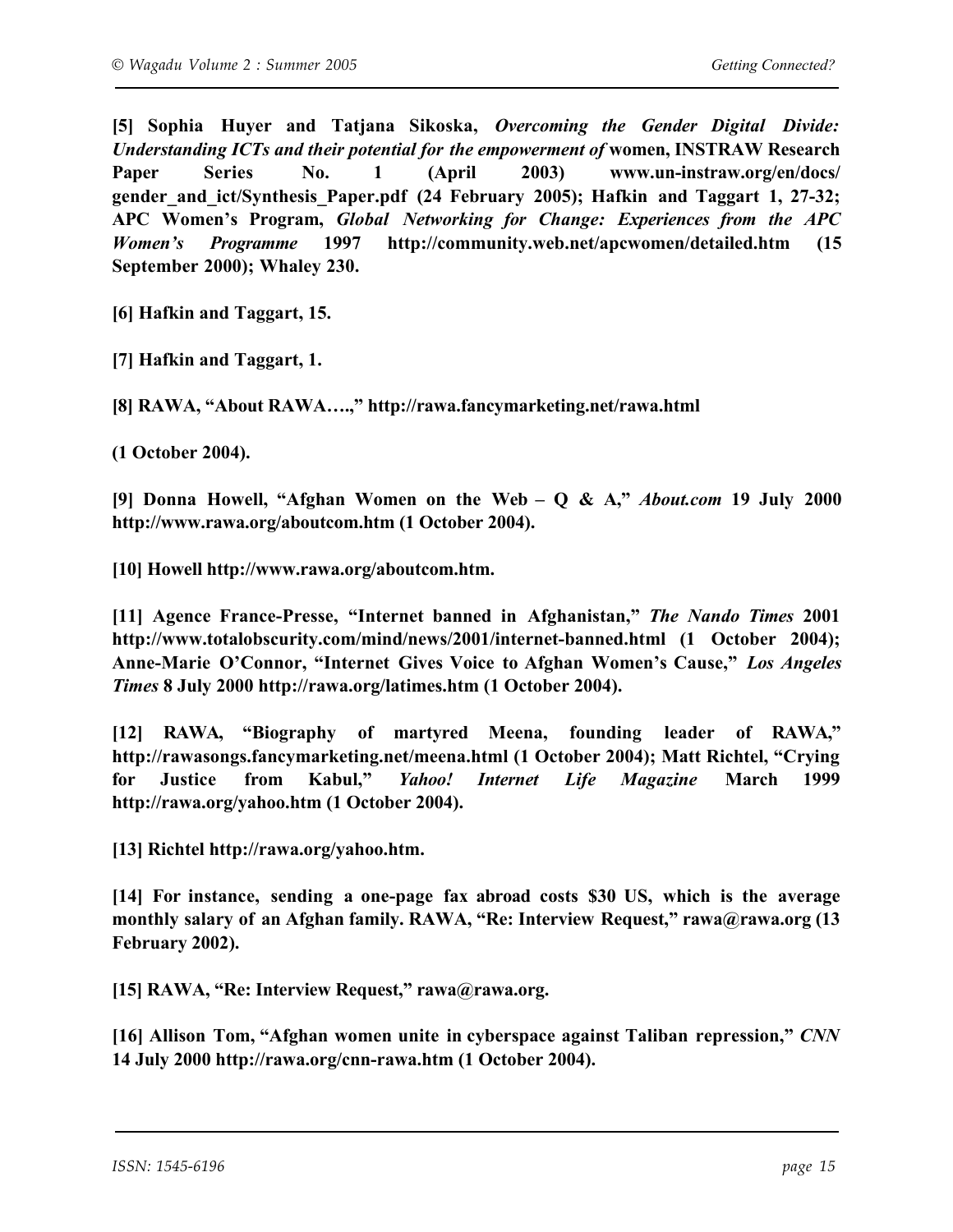**[17] Julia Scheeres, "Risking All to Expose the Taliban,"** *Wired News* **10 August 2001 http://www.rawa.org/wired.htm (1 October 2004).**

**[18] Howell http://www.rawa.org/aboutcom.htm.**

**[19] Niko Price, "Freedom of Press in Afghanistan?,"** *Associated Press via The Frontier Post***, 5 May 2002 http://rawa.fancymarketing.net/press.htm (1 October 2004); Bean Matt Bean, "Risking death to expose the Taliban,"** *Court TV* **27 September 2001 http://rawasongs.fancymarketing.net/courttv.htm (1 October 2004).**

**[20] Price http://rawa.fancymarketing.net/press.htm.**

**[21] RAWA, "Re: Interview Request," rawa@rawa.org.**

**[22] Fiona Symon, "Afghanistan's clandestine army,"** *BBC News* **25 September 2001 http://rawasongs.fancymarketing.net/bbc-rawa2.htm (1 October 2004).**

**[23] Richtel http://rawa.org/yahoo.htm.**

**[24] Richtel http://rawa.org/yahoo.htm.**

**[25] Howell http://www.rawa.org/aboutcom.htm.**

**[26] O'Connor http://rawa.org/latimes.htm.**

**[27] In fact, post- 9/11 RAWA has had to move its website "due to an unusually high number of visitors which has caused us to exceed our traffic limitations", http://www.rawa.org/index.html (25 January 2002). RAWA is soliciting donations to permanently move its website to a dedicated server in order to ensure access to its website, http://www.rawa.org/0problem.htm (4 February 2002).**

**[28] RAWA, "Re: Interview Request," rawa@rawa.org; Richtel http://rawa.org/yahoo.htm.**

**[29] Symon http://rawasongs.fancymarketing.net/bbc-rawa2.htm.**

**[30] The Artists Network, "A Statement of Conscience: Not in our Name," 2 June 2002 http://www.artistsnetwork.org/news4/news170.html (1 October 2004); Robert Jensen, "Journalist Should Never Yield to 'Patriotism',"** *Newsday* **29 May 2002 http://www.commondreams.org/views02/0529-02.htm (1 October 2004); Sunera Thobani, 'War Frenzy,' 15 October 2001 http://www.casac.ca/conference01/thobani\_response.htm (1 October 2004).**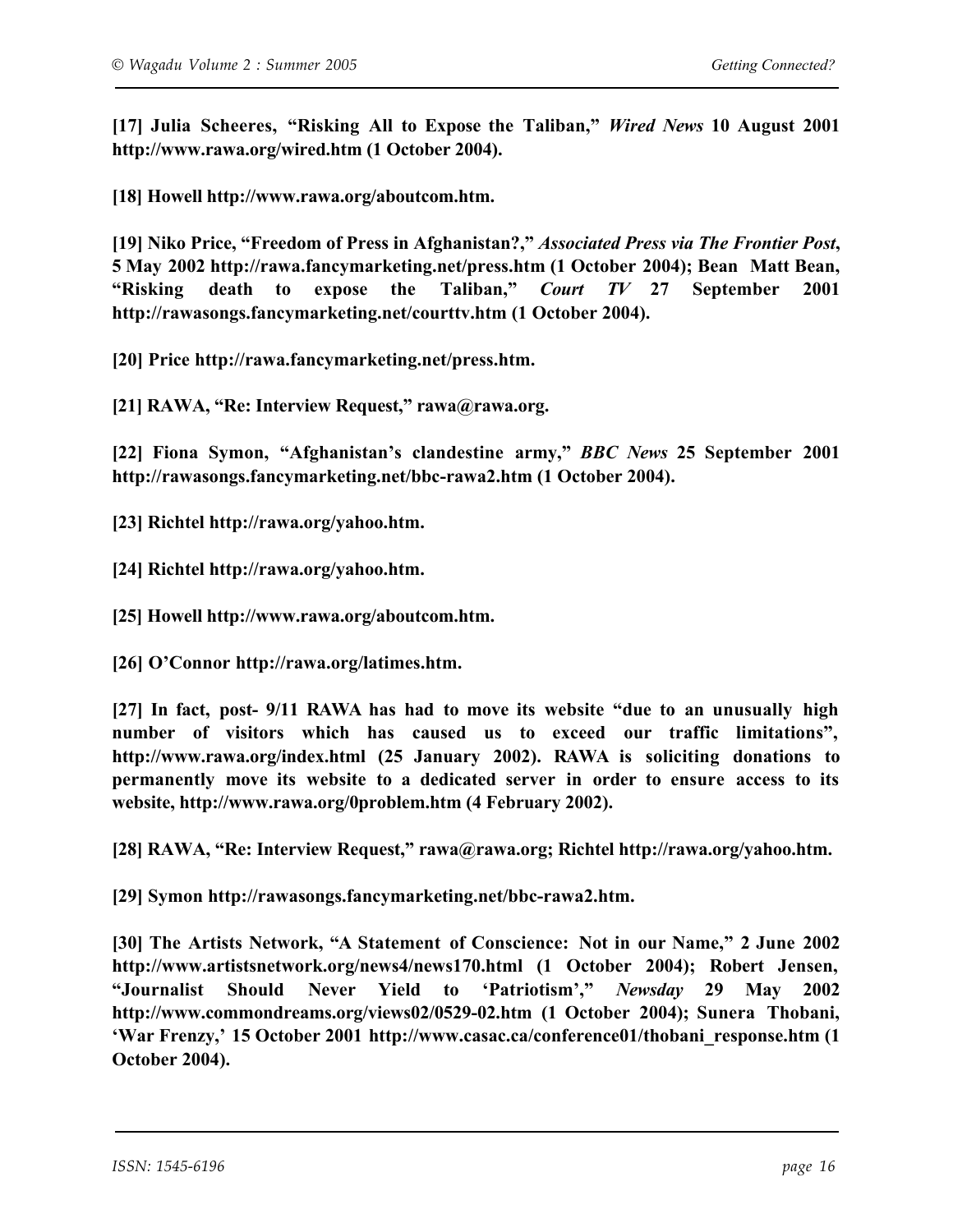**[31] In many cases, listserves have been an essential tool in directing subscribers to particular websites and facilitating the transfer of information.**

**[32] Stefan Kipfer, "Re: Support for Sunera Thobani,"** *GRAPSCI Listserve***, grapsci@yorku.ca (5 October 2001).**

**[33] Thobani http://www.casac.ca/conference01/thobani\_response.htm.**

**[34] Thobani http://www.casac.ca/conference01/thobani\_response.htm.**

**[35] Transnational Radical Party, "WORLD DAY OF FASTING AND NONVIOLENCE FOR THE WOMEN IN THE AFGHANI PROVISIONAL GOVERNMENT PARTICIPATE TO THE NONVIOLENT SATYAGRAHA ON DECEMBER 1st," http://195.62.53.42/afghanistan/fasting/english.php (22 February 2002).**

**[36] Nicole Neptune, "World Crisis from Women's Perspective,"** *PAR-L Listserve* **PAR-L@unb.ca** *(24 November 2001).*

*[37] Angela King co/Susan Bazilli, "Afghan Women's Groups," WOMENSPACE@YORKU.CA 20 November 2001.*

*[38] Feminist Majority Foundation, "Afghan Women's Participation in New Government Becoming More Defined," Feminist Daily News Wire* **3 December 2001 http://www.feminist.org/news/newsbyte/uswirestory.asp?id=5996 (1 October 2004).**

**[39] Nicole Neptune, "Outcome of the Afghan Women's Summit for Democracy,"** *PAR-L Listserve* **PAR-L@unb.ca** *(8 December 2001); Afghan Women's Summit for Democracy, "The Brussels Proclamation," 11 December 2001 http://www.wluml.org/english/newarchives/wtc/afghan-women/summit-democracy.htm (16 July 2002).*

*[40] International Centre for Human Rights and Democratic Development, "Take Action Now," http://www.ichrdd.ca/english/supportSamar.html (1 October 2004).*

*[41] Feminist Majority Foundation, "Action Alert: Urge United Nations Support for Afghan Support for Afghan Ministry for Women's Affairs," http://capwiz.com/fmf1/issues/alert/?alertid=73973 (18 March 2002).*

*[42] International Centre for Human Rights and Democratic Development, "Dr. Sima Samar Named to Transition Cabinet in Afghanistan," 5 December 2001 http://www.ichrdd.ca/english/commdoc/humphrey2001/simaSamarGovernmentAfghanistan.ht ml (1 October 2004).*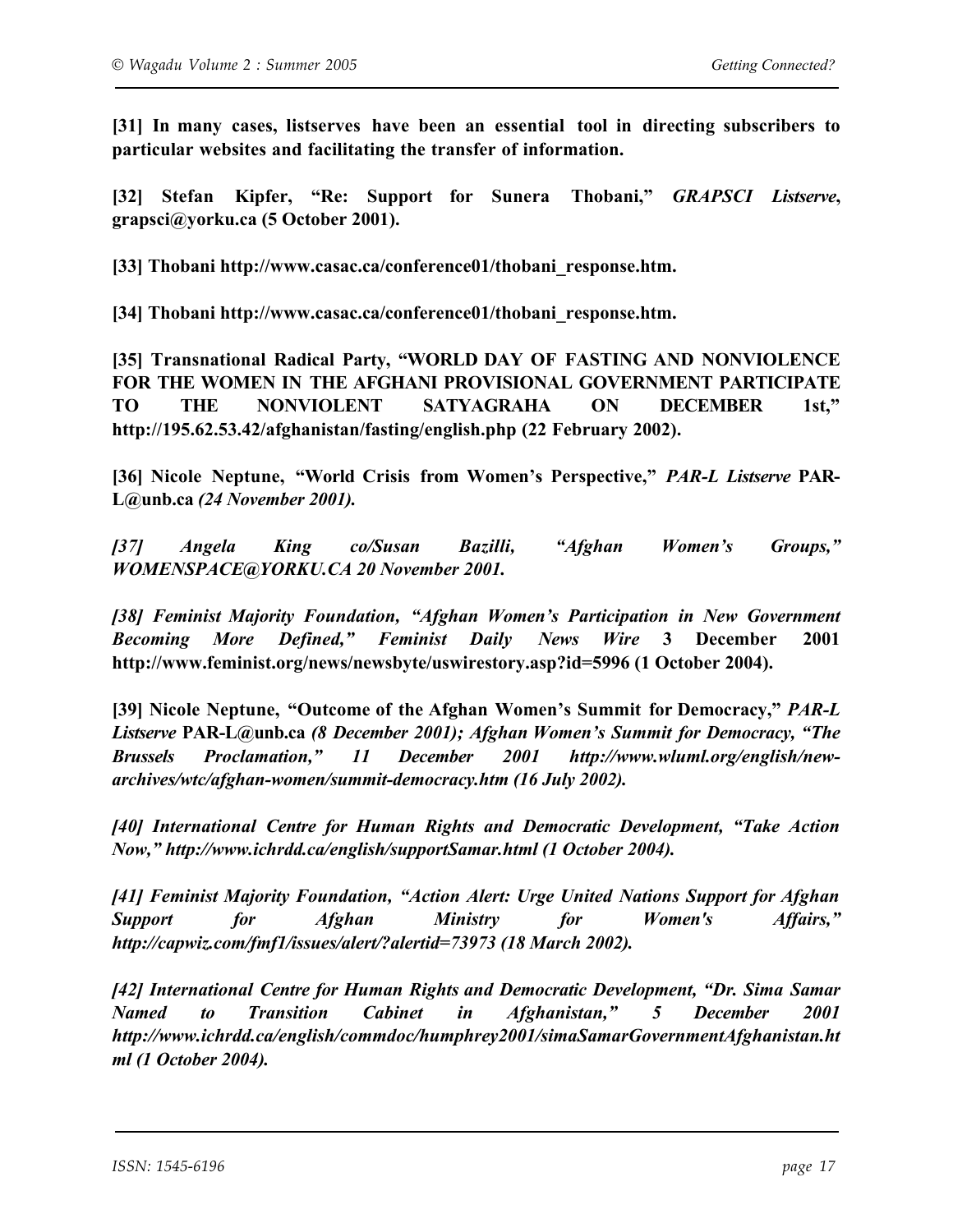*[43] Sally Beaumont, "RAWA's work continues in the midst of war," The Paper* **edition 024 (16 November 2001) http://www.schnews.org.uk/sotw/rawa-after-war.htm (1 October 2004).**

**[44] Elizabeth Miller, "An Open Letter to the Editors of Ms. Magazine,"***RAWA listserve* **rawa@rawa.org (17 May 2002).**

**[45] Polly Toynbee, "Behind the burka,"** *The Guardian* **28 September 2001 http://rawasongs.fancymarketing.net/guardian2.htm (1 October 2004).**

**[46] Judy Rebick, 'Only Women Will Guarantee Women's Rights,' 21 November 2001 http://www.rabble.ca/columnists\_full.shtml?sh\_itm=ef54ab9cf59e08b9c4fc16192bdc4025& r=1 (1 October 2004).**

**[47] Wani Muthiah, "US contributed to destruction of Afghanistan,"** *The StarMalaysia* **15 October 2001 http://rawa.fancymarketing.net/the-star.htm (1 October 2004).**

**[48] Noy Thrupkaew, "What Do Afghan Women Want?,"** *The American Prospect* **29 August 2002 http://www.alternet.org/story/13980/ (1 October 2004).**

**[49] Sonali Kolhatkar, "'Saving' Afghan Women,"** *Znet Gender Watch* **9 May 2002 http://www.zmag.org/content/Gender/kolhatkarwomen.cfm (1 October 2004).**

**[50] Kolhatkar http://www.zmag.org/content/Gender/kolhatkarwomen.cfm.**

**[51] Miller rawa@rawa.org.**

**[52] Janelle Brown, "A Coalition of Hope,"** *Ms. Magazine* **12.2 (Spring 2002) 66.**

**[53] Miller rawa@rawa.org.**

**[54] Cited in Sherene Razack, "Your Place or Mine? Transnational Feminist Collaboration,"** *Anti-Racist Feminism***, eds. Agnes Calliste and George J. Sefa Dei (Halifax: Fernwood, 2000) 39.**

**[55] In contrast to RAWA, most Afghan women's groups face extensive impediments to connection in addition to the fact that language barriers, illiteracy, and restrictions on movement and interaction with others preclude the ability for many of these groups to network with the international community. See Women's Commission for Refugee Women and Children http://www.womenscommission.org/. Although there are many international organizations online that provide information and work actively in the name of Afghan women, RAWA is one of only two groups working in Afghanistan that is connected. RAWA, "Re: Question," rawa@rawa.org 23 July 2002.**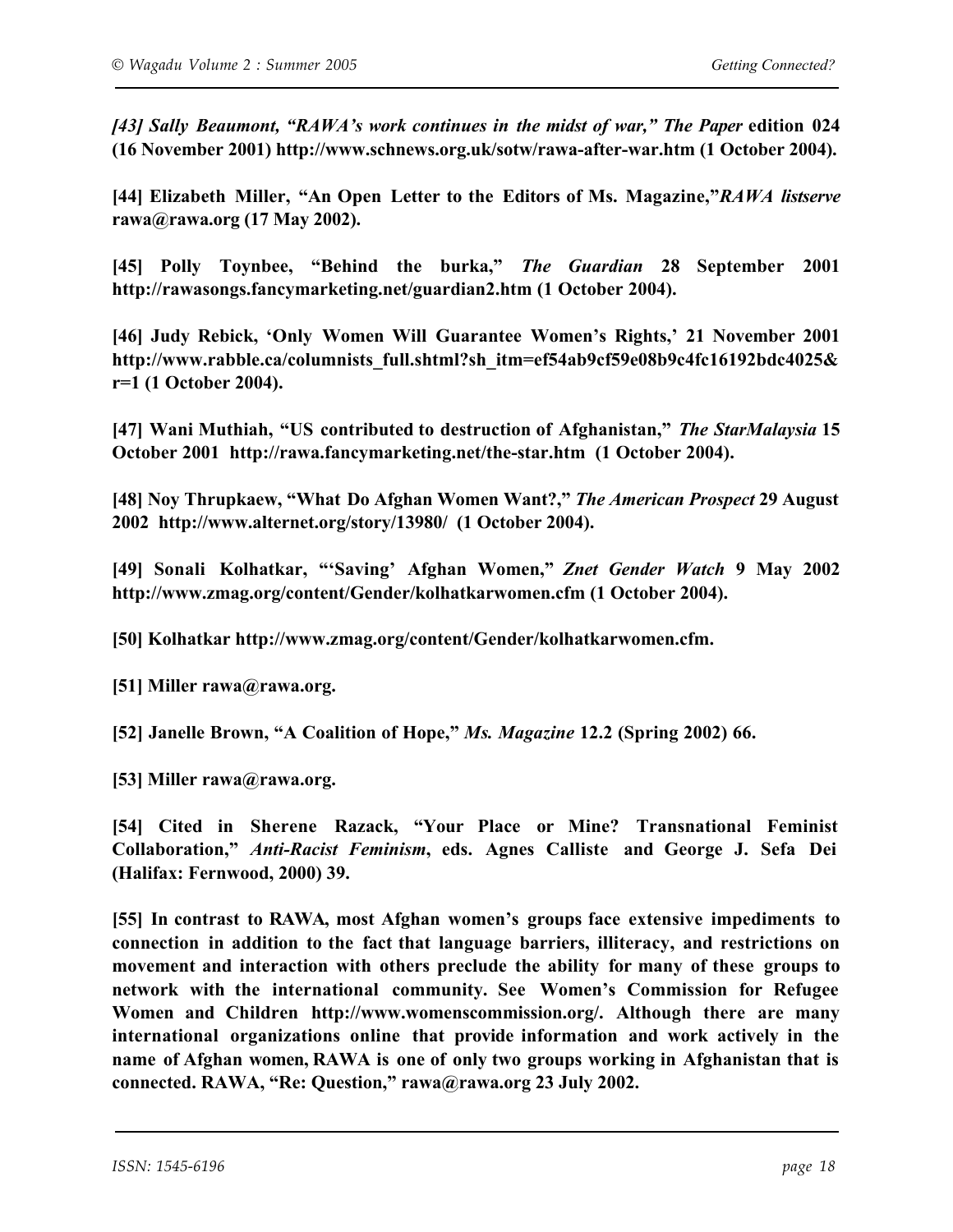**[56] Fariba Nawa, "Demanding to Be Heard: Advocates for Afghanistan's women are pushing to ensure that women's freedoms are protected under a post-Taliban government,"** *Mother Jones* **14 November 2001 http://www.motherjones.com/web\_exclusives/features/news/afghan\_women.html (1 October 2004).**

**[57] Nawa http://www.motherjones.com/web\_exclusives/features/news/afghan\_women.html.**

**[58] Nawa http://www.motherjones.com/web\_exclusives/features/news/afghan\_women.html; Julia Schuermann, "They Want to be the Light,"** *Frankfurter Allgemeine Zeitung* **3 January 2002 http://rawa.org/allgemeine.htm (1 October 2004).**

**[59] RAWA, "RAWA Statement" http://rawa.false.net/mar8-02en.htm (1 October 2004).**

**[60] Susan Schmidt, "Female Foes of Taliban Seeking Support Abroad,"** *The Washington Post* **8 October 2001 http://rawasongs.fancymarketing.net/wpost.htm (1 October 2004).**

**[61] Schmidt http://www.rawa.org/wpost.htm** 

**[62] Thrupkaew http://www.alternet.org/story/13980/**

**[63] Thrupkaew http://www.alternet.org/story/13980/**

**[64] Thrupkaew http://www.alternet.org/story/13980/**

**[65] Stephanie Coop, "Sowing the seeds of revolution,"** *The Japan Times* **18 December 2001 http://rawasongs.fancymarketing.net/japant.htm (1 October 2004).**

**[66] BBC Talking Point Form, "Women and the Taliban," 18 October 2001 http://rawasongs.fancymarketing.net/bbc-forum.htm (1 October 2004).**

**[67] BBC Talking Point Form http://rawasongs.fancymarketing.net/bbc-forum.htm. Also see Symon http://rawasongs.fancymarketing.net/bbc-rawa2.htm.**

**[68] Christina Gabriel and Laura Macdonald, "NAFTA, Women and Organising in Canada and Mexico: Forging a 'Feminist Internationality,'"** *Millennium: Journal of International Studies* **23.3 (1994) 561.**

**[69] Trinh T. Minh-ha cited by Razack 44.**